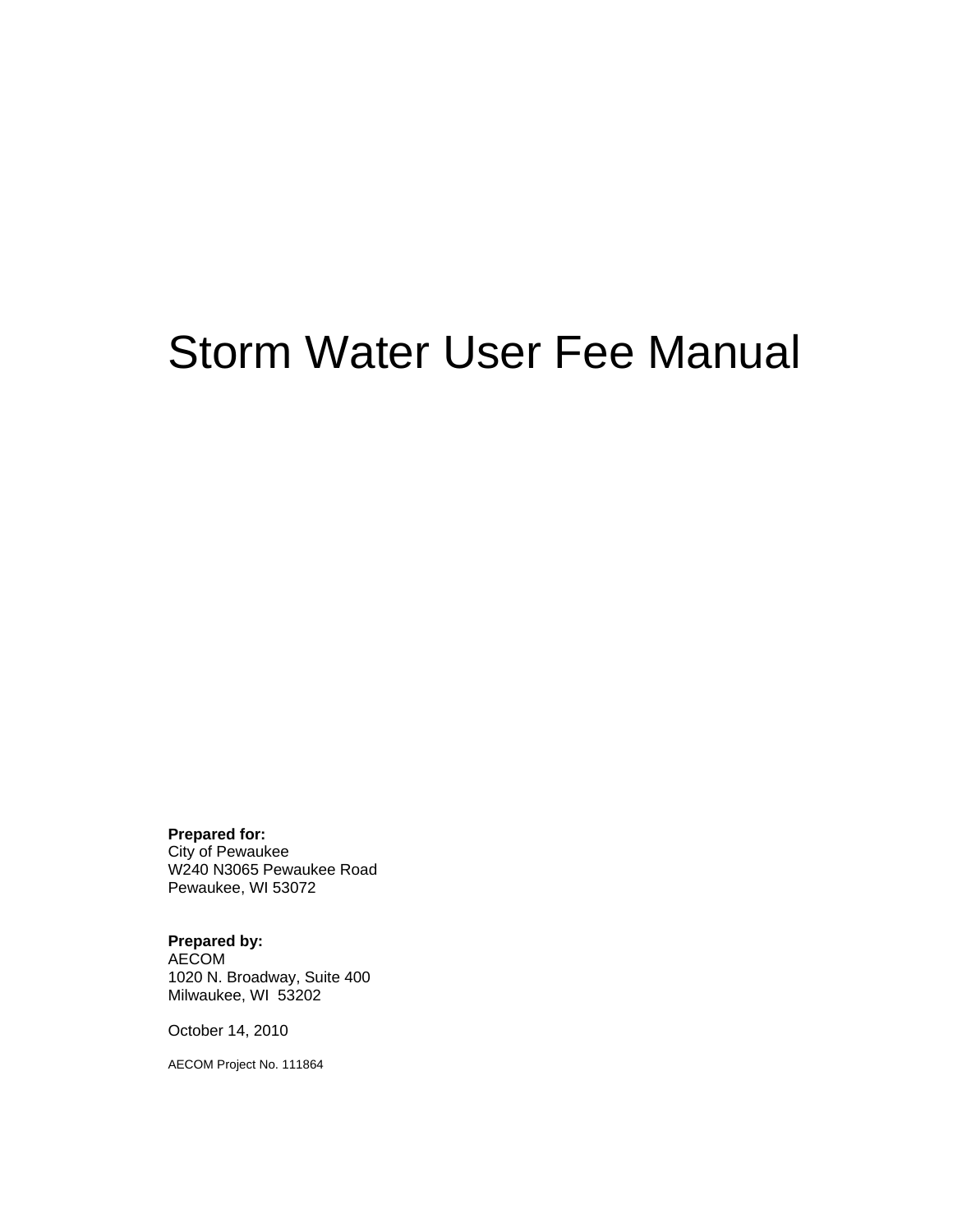#### **Table of Contents**

#### Page

| 1.0 |     |                                                                                         |  |  |
|-----|-----|-----------------------------------------------------------------------------------------|--|--|
|     | 1.1 |                                                                                         |  |  |
|     | 1.2 |                                                                                         |  |  |
|     | 1.3 |                                                                                         |  |  |
|     |     | 1.3.1                                                                                   |  |  |
|     |     | 1.3.2<br>User Fee for Developed Two-Family (Duplex) Residential Parcels1-6              |  |  |
|     |     | 1.3.3                                                                                   |  |  |
|     |     | 1.3.4                                                                                   |  |  |
|     | 1.4 |                                                                                         |  |  |
|     | 1.5 |                                                                                         |  |  |
|     | 1.6 |                                                                                         |  |  |
| 2.0 |     |                                                                                         |  |  |
|     | 2.1 |                                                                                         |  |  |
|     | 2.2 |                                                                                         |  |  |
|     | 2.3 | Developed Single-Family and Two-Family (Duplex) Residential Parcel Adjustments2-1       |  |  |
|     |     | 2.3.1<br>Adjustment Based on a Change in Condition Through Demolition2-2                |  |  |
|     |     | 2.3.2                                                                                   |  |  |
|     | 2.4 |                                                                                         |  |  |
|     |     | Adjustment Based on a Change in Condition Through Demolition, Addition, or New<br>2.4.1 |  |  |
|     |     | 2.4.2                                                                                   |  |  |
|     | 2.5 |                                                                                         |  |  |
| 3.0 |     |                                                                                         |  |  |
|     | 3.1 |                                                                                         |  |  |
|     | 3.2 |                                                                                         |  |  |
|     | 3.3 |                                                                                         |  |  |
|     | 3.4 |                                                                                         |  |  |
|     | 3.5 |                                                                                         |  |  |
|     | 3.6 |                                                                                         |  |  |
|     | 3.7 |                                                                                         |  |  |
|     | 3.8 |                                                                                         |  |  |
| 4.0 |     |                                                                                         |  |  |
|     | 4.1 |                                                                                         |  |  |
|     | 4.2 |                                                                                         |  |  |
|     | 4.3 |                                                                                         |  |  |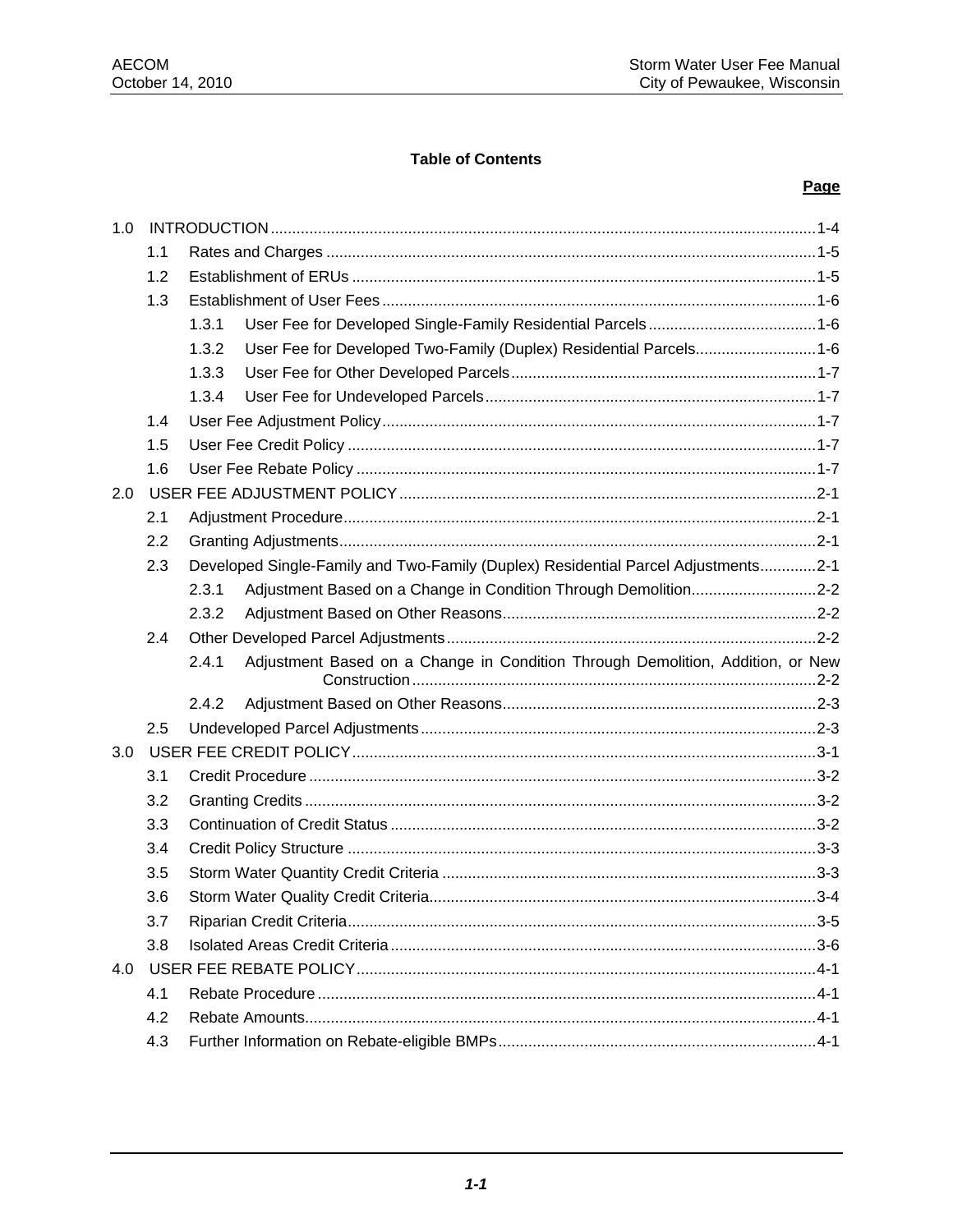#### **Appendices**

- Appendix A City of Pewaukee Storm Water User Fee Adjustment Submittal Requirements and Form
- Appendix B City of Pewaukee Storm Water User Fee Credit Submittal Requirements and Form
- Appendix C City of Pewaukee Storm Water User Fee Rebate Submittal Requirements and Form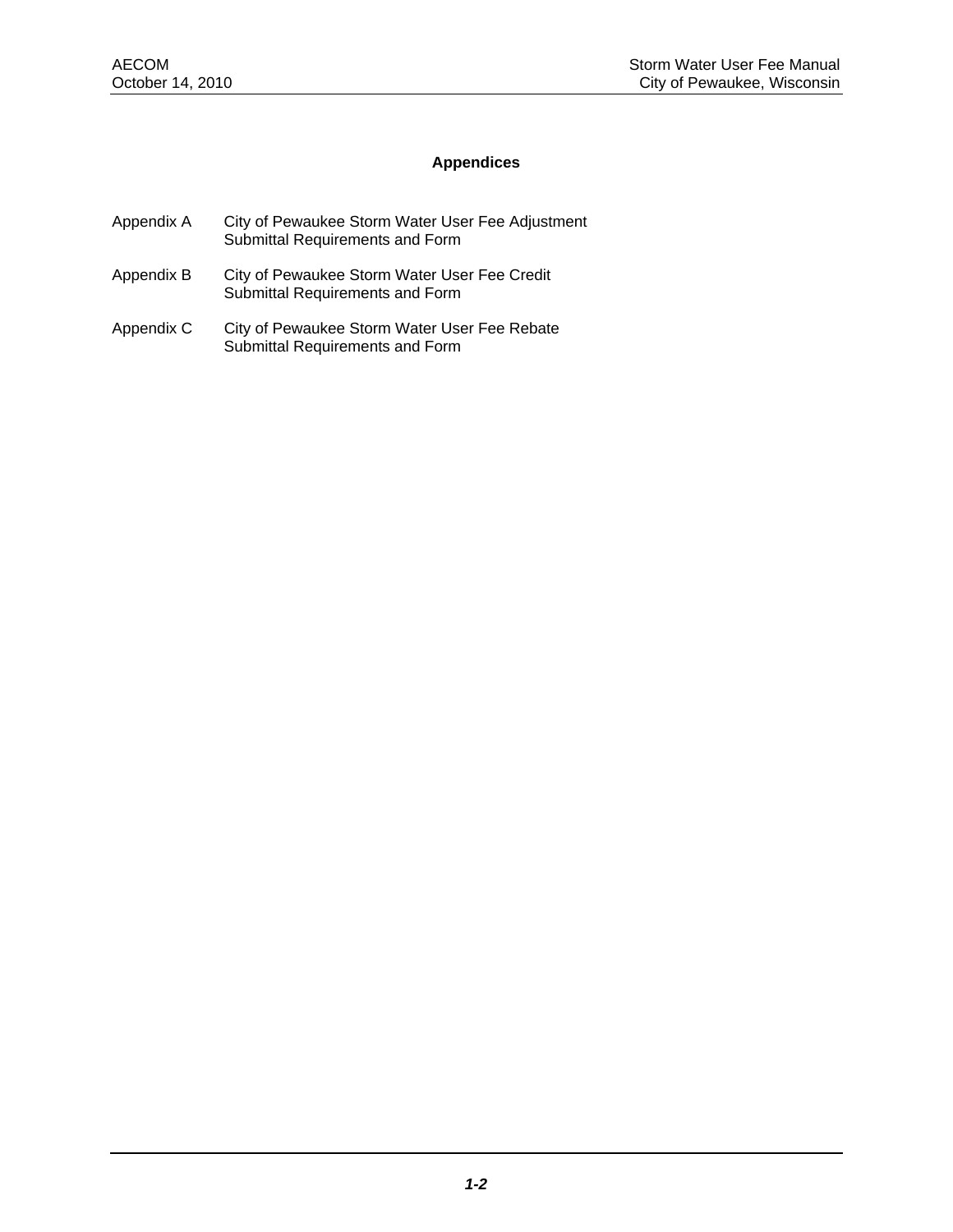#### **PREFACE**

#### **For Questions or to Submit An Application Form:**

City of Pewaukee Department Of Public Works W240 N3065 Pewaukee Road Pewaukee, WI 53072

Phone (262) 691-0804 Fax (262) 691-5729

This document outlines the policies and procedures for providing adjustments, credits and rebates to customers of the City of Pewaukee Storm Water User Fee.

All properties are eligible for adjustments, credits, or rebates.

The application procedure for adjustments, credits and rebates for the Pewaukee Storm Water User Fee system is summarized below.

#### **Application Procedure:**

- 1. Each applicant must complete the required form(s) and furnish the required information. Forms may be found with this application, or on the City web page: *www.cityofpewaukee.us/*
- 2. For adjustments and credits, a one-time application fee of \$200 must accompany each application. Application fees are non-refundable unless noted otherwise and are subject to change. Make Checks Payable to: City of Pewaukee.
- 3. The Department of Public Works (Department) will conduct an initial review of the application to check the application forms for completeness and accuracy.
- 4. If the application is found to be complete and accurate, a letter will be sent to the applicant's contact person within sixty (60) calendar days of receipt notifying approval of the requested change.
- 5. If deficiencies are found during the review, a deficiency letter will be sent to the applicant's contact person. Upon receipt of additional and complete information from the applicant, the review will resume and be completed within sixty (60) calendar days of receipt of the additional information.
- 6. Submittal of any application form is an acknowledgement of the City of Pewaukee's (City) right-ofentry to inspect and verify the information submitted on said application.
- 7. Once approved, adjustments and credits will be granted retroactive to the most recently paid storm water utility bill only, if applicable. Adjustments and credits will be reflected on future billings as long as the conditions that warranted the change are still applicable and any necessary subsequent compliance reviews are satisfactory.
- 8. If an application is denied, a letter explaining the reasons for the denial will be provided to the applicant.
- 9. The applicant has the right to appeal this decision, in accordance with the procedures outlined in Ch. 26 of the City of Pewaukee Municipal Code as adopted September 7, 2010 relating to the Storm Water User Fee.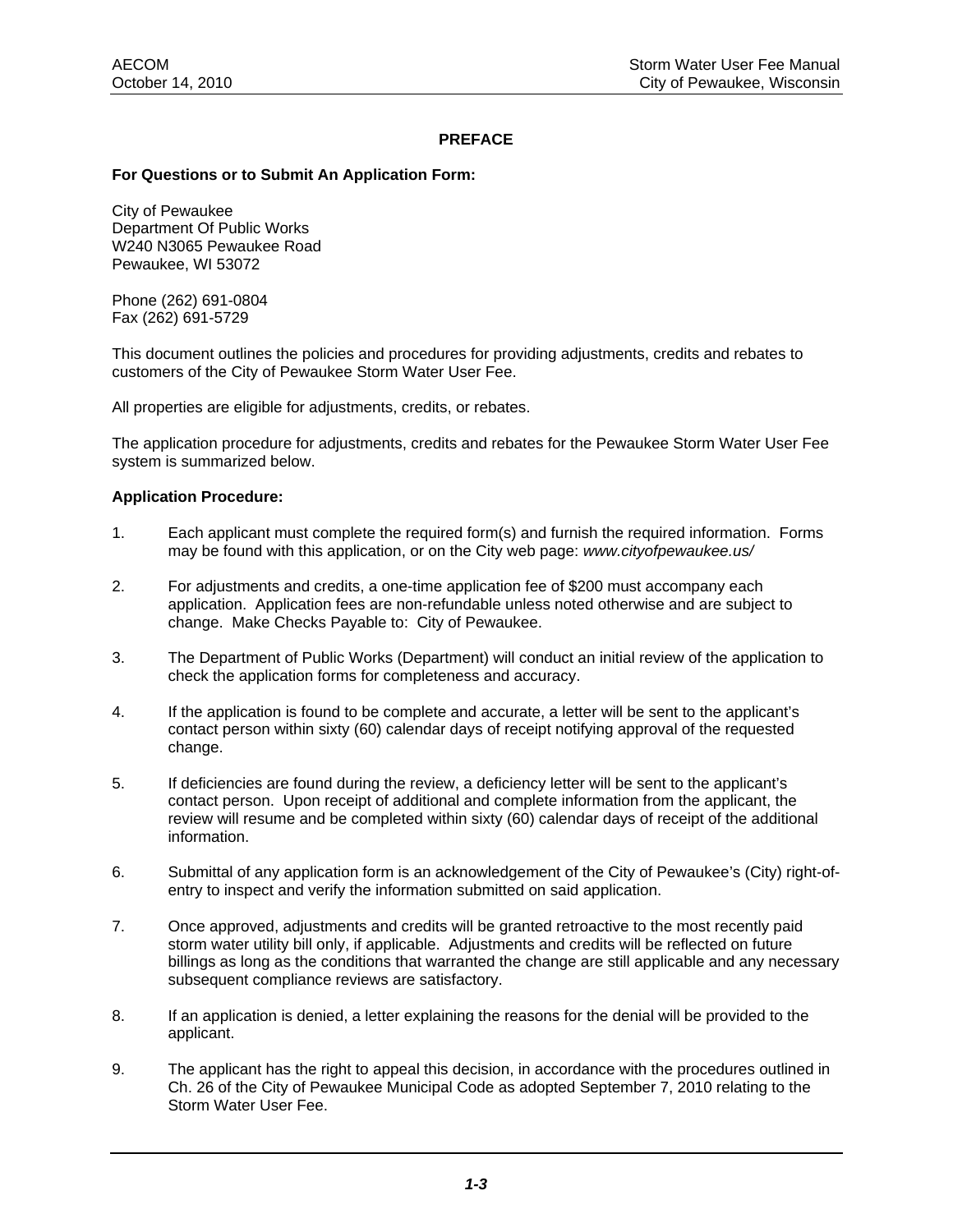#### **1.0 INTRODUCTION**

The Common Council of the City of Pewaukee, Wisconsin created a storm water user fee system by ordinance through the creation of Ch. 26 of the City of Pewaukee Municipal Code on September 7, 2010 to provide an equitable, stable funding source for the City's storm water management services.

Traditionally, most municipal services are paid for out of the general fund which is largely funded through revenue generated through taxes collected based on property assessments (among other sources). Revenue collected through taxation has no correlation to the storm water management services provided.

A storm water utility user fee (utility) system is an alternative funding mechanism for storm water management services that fairly and equitably relates charges to each parcel based in their relative impact on the storm water system. A storm water utility operates similarly in many ways to other utilities, such as a sanitary sewer/wastewater utility, where estimated use of the system is correlated to the cost of providing customers with a service.

After reviewing the various rate methods available to a storm water user fee system, the City of Pewaukee elected to create a user fee with three rate components and potential charges, a base charge, an equivalency charge, and a special charge.

The Base Charge (BC) may be imposed on all lands, lots and parcels within the City of Pewaukee uniformly. The Base Charge is intended to reflect the fact that all parcels benefits from the storm water management activities of the City and/or that all parcels contribute storm water runoff (quantity burden) and pollution (quality burden) that must be managed by the City. The BC may be designed to collect the administrative costs and other appropriate expenses of the storm water utility operations and maintenance. The BC may be based on the size of a parcel, impervious area, or other method.

The Equivalency Charge (EC) would be charged only to properties within the City of Pewaukee that are developed (have impervious area) and generally covers the cost of storm water services in the City that are not paid for through revenues collected by the BC. The charge to customers would vary depending on the extent of development as guided by the Equivalent Runoff Unit (ERU) method (sometimes called the Equivalent Residential Unit method).

The Special Charge or SC may be imposed on parcels that are in an area specially benefited and served by a particular storm water management facility or service. This charge will be developed to reflect the relative burden of each parcel in a particular area that may not be appropriate to allocate to all parcels throughout the City. The SC would vary and would be calculated on an ERU comparative basis unless dictated otherwise by resolution or ordinance.

The area of impervious surfaces is the most important factor influencing the cost of the storm water management services, systems, and facilities for developed properties and is therefore the most appropriate parameter for calculating a periodic storm water service charge for developed properties. This method establishes the value of one (1) ERU as equivalent to the average impervious area of singlefamily residential properties within the City of Pewaukee (established in this study as 5,339 square feet).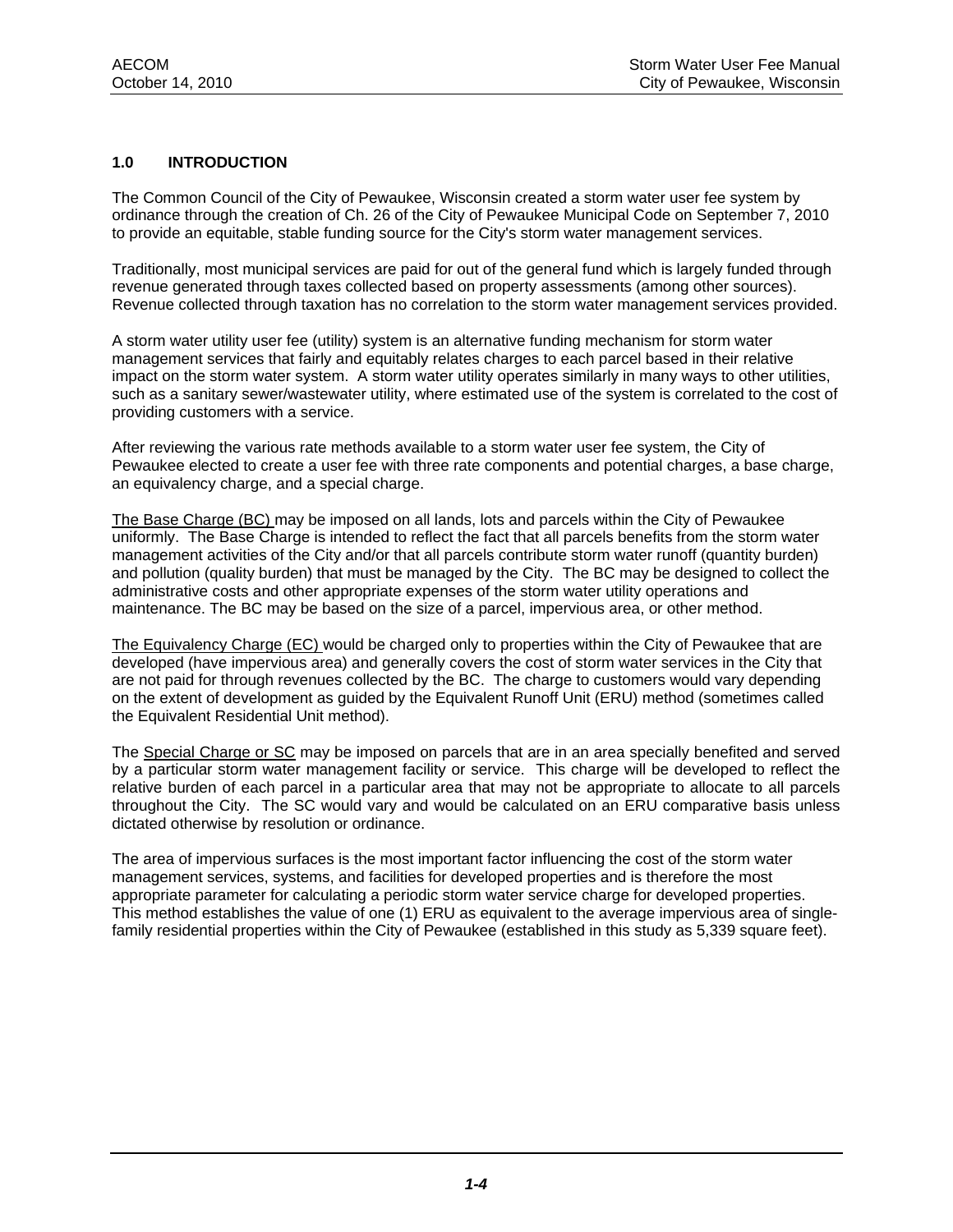Four customer classifications were established by the utility:

- (a) Single-Family
- (b) Two-Family (Duplex)
- (c) Other Developed
- (d) Undeveloped

*Single-Family Parcel.* Any residential lot or parcel identified for habitation with exactly one dwelling unit under Zoning Districts Rs-1, Rs-2, Rs-3, Rs-4, Rs-5, Rs-6, or Rs-7.

*Two-Family (Duplex) Parcel.* Any residential lot or parcel identified for habitation with exactly two dwelling units under Zoning District Rd-1 or Rd-2.

*Other Developed Parcel.* Any developed lot or parcel with impervious area that is not a single-family or two-family (duplex) parcel as defined above including, but not limited to, transient rentals (such as hotels and motels), commercial, industrial, institutional, governmental, parking lots, and other properties containing impervious surfaces.

*Undeveloped Parcel.* Any lot or parcel that has not been altered from its natural state by the addition of impervious surfaces of not more than 266 square feet.

#### **1.1 Rates and Charges**

As indicated previously, three charge components have been established for the user fee and include the Base Charge (BC), the Equivalency Charge (EC), and the Special Charge (SC). The Common Council establishes current rates through resolution as needed.

The Common Council has elected to set an initial rate for the Equivalency Charge (EC). The Common Council has not elected to establish a rate for the Base Charge (BC) or Special Charge (SC) at this time.

Initial annual rates are:

- 1) Base Charge (BC) = \$0.00 per parcel
- 2) Equivalency Charge (EC) = \$120.00 per ERU
- 3) Special Charge (SC) = \$0.00

#### **1.2 Establishment of ERUs**

The number of ERUs on a parcel is determined as follows:

A. Developed Single-Family Residential Parcels (Rs-1, Rs-2, Rs-3, Rs-4, Rs-5, Rs-6, and Rs-7) Developed Single-Family Residential Parcels are further broken down into one of three tiers based on Zoning District.

Tier 1 (Rs-1, Rs-2, and Rs-3 parcels) are set equal to one and three-tenths (1.3) ERUs Tier 2 (Rs-4 and Rs-5 parcels) are set equal to one and one-tenth (1.1) ERUs Tier 3 (Rs-6 and Rs-7 parcels) are set equal to seventy-five hundredths of one (0.75) ERUs

Exceptions to the above include the following:

 a) In the instance where a Developed Single-Family Residential Dwelling is situated on more than one parcel, a single parcel shall be identified as the primary parcel and set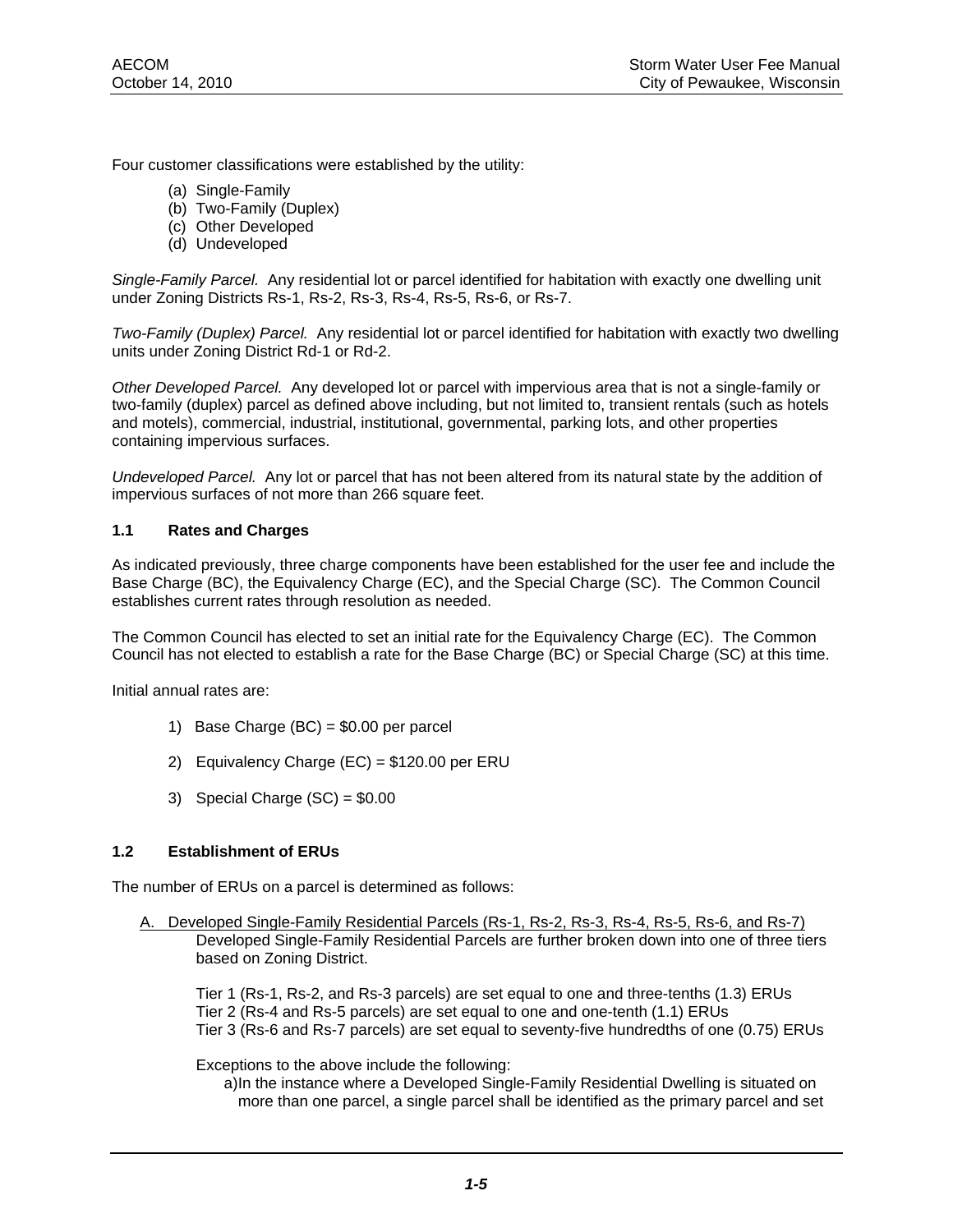equal to the appropriate ERU value (0.75, 1.1, or 1.3) and the remaining parcel(s) shall be set to zero (0.0) ERUs.

- b) In the instance where a Developed Single-Family Residential Parcel does not contain a dwelling unit and is not associated with an adjacent parcel under common ownership that does contain a dwelling unit, but does contain other impervious surfaces of 266 square feet or greater, the parcel shall be treated in the same manner as Other Developed Parcels as described below.
- B. Developed Two-Family (Duplex) Residential Parcels (Rd-1 and Rd-2)
	- 1. Are set to equal one and one-tenth (1.1) ERUs except in the following:
		- a) In the instance where a Developed Two-Family (Duplex) Residential Dwelling is situated on more than one parcel, a single parcel shall be identified as the primary parcel and set equal to one and one-tenth (1.1) ERUs and the remaining parcel(s) shall be set to zero (0.0) ERUs.
		- b) In the instance where a Developed Two-Family (Duplex) Residential Parcel does not contain a dwelling unit and is not associated with a adjacent parcel under common ownership that does contain a dwelling unit, but does contain other impervious surfaces of 266 square feet or greater, the parcel shall be treated in the same manner as Other Developed Parcels as described below.
- C. All Other Developed Parcels that are not either Single-Family or Two-Family (Duplex) Residential Parcels as defined in A or B above.
	- 1. Are calculated by dividing the total square footage of measured impervious area on the parcel by the square footage of one (1.0) ERU which equals 5,339 square feet as defined in the Storm Water Utility Ordinance. The number of ERUs shall be rounded to the nearest one-tenth (0.1).
	- 2. In the instance where more than one tax key property share undivided interest in a parcel of land (such as with some condominium developments), the impervious areas on all related parcels shall be evenly divided amongst all property owners unless another distribution is established by ownership.
- D. Undeveloped Parcels (parcels with less than 266 square feet of impervious surface) 1. Are assigned zero (0.0) ERUs

#### **1.3 Establishment of User Fees**

#### **1.3.1 User Fee for Developed Single-Family Residential Parcels**

The Storm Water User Fee imposed on developed single-family residential parcels shall be the Assigned Tier ERU value times the EC rate. Using the established initial annual rates, the fee would be:

Single-Family Residential Annual Fee = Assigned Tier ERUs x \$120.00 = (Rate Varies) per year

#### **1.3.2 User Fee for Developed Two-Family (Duplex) Residential Parcels**

The Storm Water User Fee imposed on developed two-family (duplex) residential parcels shall be 1.1 ERUs times the EC rate. Using the established initial annual rates, the fee would be:

Two-Family (Duplex) Residential Annual Fee =  $1.1 \times $120.00 = $132.00$  per year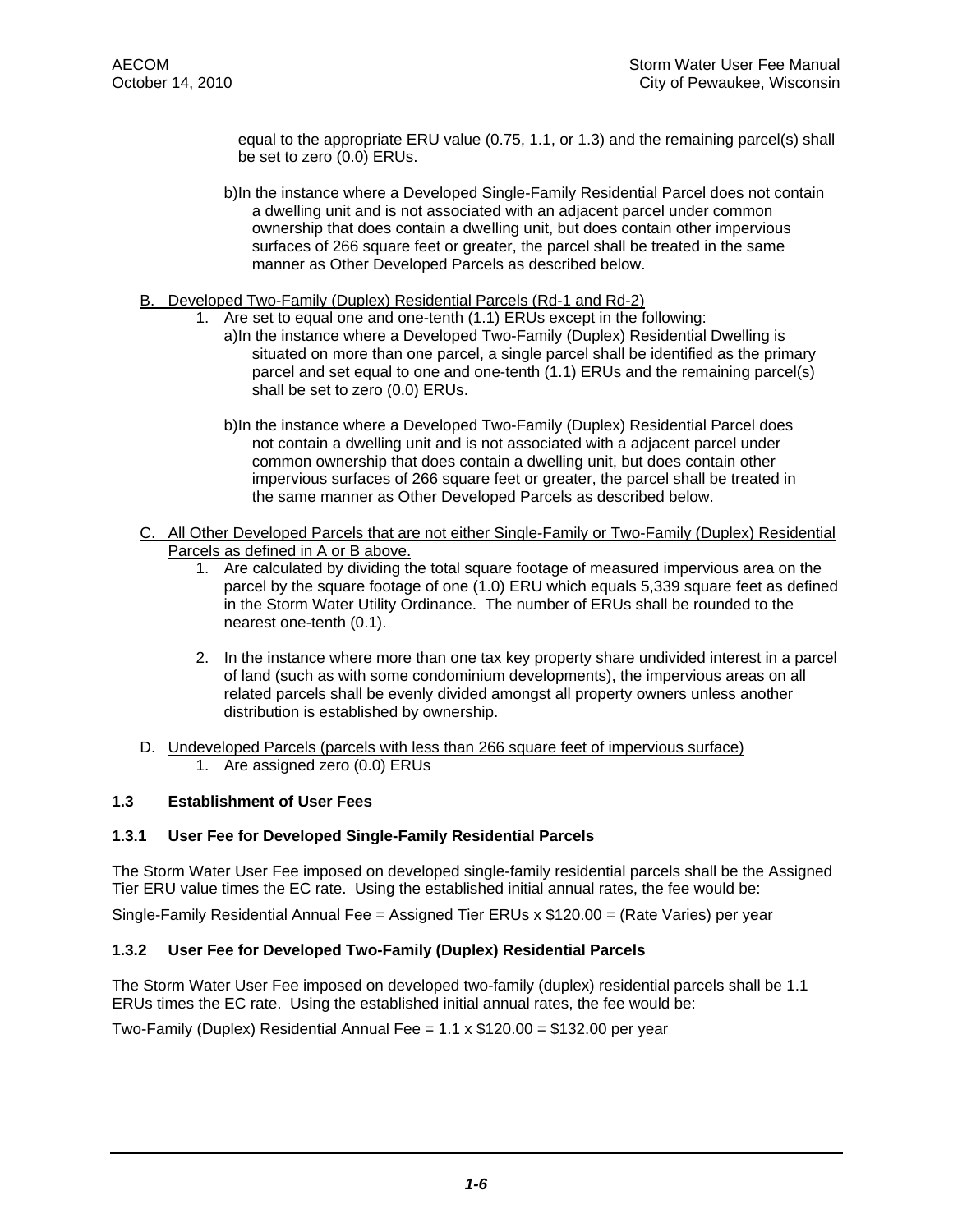#### **1.3.3 User Fee for Other Developed Parcels**

The Storm Water User Fee imposed on other developed parcels shall be the assigned number of ERUs times the EC rate. Using the established initial annual rates, the fee would be:

Other Developed Parcel Annual Fee = Assigned ERUs  $x$  \$120.00 = (Rate Varies) per year

#### **1.3.4 User Fee for Undeveloped Parcels**

The Storm Water User Fee imposed on undeveloped parcels shall be zero (0).

#### **1.4 User Fee Adjustment Policy**

A parcel's classification and number of ERUs assigned to a parcel will remain fixed unless physical changes are made that alter the amount of the impervious surface area, the original impervious area was improperly calculated, or a parcel classification change is warranted.

This policy is further discussed in Section 2 of this document.

#### **1.5 User Fee Credit Policy**

The City of Pewaukee has developed a system of credits for storm water user fee customers. If a parcel owner can show that one or more of the following conditions apply to the parcel in question, the parcel owner may be eligible for a credit to the storm water user fee equivalency charge (EC) portion of their fee.

- 1. If the peak rate of storm water runoff is reduced from a parcel rate by a properly constructed and maintained storm water quantity best management practice (BMP) such as a retention or detention basin. (Water Quantity Credit)
- 2. If storm water runoff from a parcel is treated by a properly constructed and maintained storm water quality best management practice (BMP) such as a retention or detention basin or other applicable water quality facility. (Water Quality Credit)
- 3. If storm water runoff from a parcel discharges directly into Pewaukee Lake, the Pewaukee River, the Fox River, Spring Creek, or a tributary to the aforementioned waterways without crossing another parcel under different ownership or entering any portion of the City's municipal separate storm sewer system (MS4); and the discharge does not result in exceeding federal, state or local water quality standards. (Riparian Credit)
- 4. If storm water runoff from a parcel infiltrates into the ground without crossing another parcel under different ownership or entering any portion of the City's municipal separate storm sewer system (MS4); and the discharge does not result in exceeding federal, state or local water quality standards. (Isolated Area Credit)

This policy is further discussed in Chapter 3 of this document.

#### **1.6 User Fee Rebate Policy**

One-time rebates are available for parcel owners that install rain barrels, rain gardens or porous pavement in accordance with approved procedures and requirements. This policy is further discussed in Chapter 4 of this document.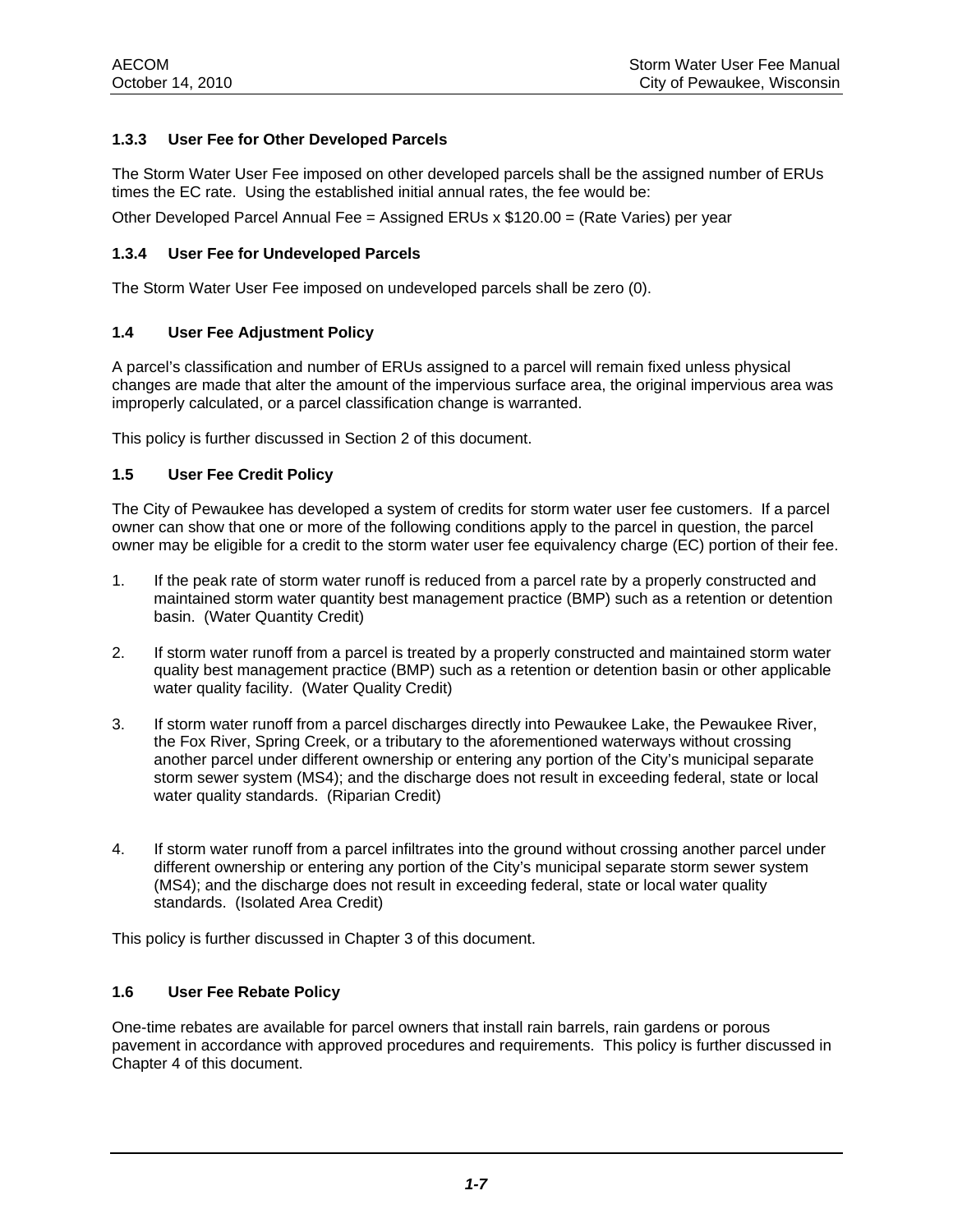#### **2.0 USER FEE ADJUSTMENT POLICY**

Adjustments may be considered at the request of parcel owners to correct the amount of impervious area upon which the bill is based, correct or update the parcel customer classification, or other items of consequence, upon the presentation of better information.

The purpose of this Chapter is to present the process for making numeric adjustments to the ERU value assigned to a particular property or to make a parcel classification change. In general, the number of ERUs assigned to a property will remain fixed unless physical changes are made that alter the amount of the impervious surface area, or in the event that the original impervious area was improperly calculated or a property was improperly classified.

An adjustment will only modify a parcel classification or change the ERU assigned to the parcel, thereby potentially resulting in a change to the EC fee associated with a parcel. In no circumstances, shall the BC fee be changed through any adjustment.

An adjustment application will not be considered complete and will not be processed unless accompanied by the application fee and all appropriate forms and information as required in this manual. Furthermore, the application review process will not be initiated unless the current storm water utility fees are paid in full. A pending application for adjustment shall not constitute a valid reason for non-payment of the current Storm Water Service Charges.

#### **2.1 Adjustment Procedure**

Any parcel owner may apply for an adjustment to update or correct the information assigned to the parcel if the parcel owner believes there to be some information that is inaccurate. The following procedure for applying for an adjustment is established.

1. A request for an adjustment may be submitted at any time. All such requests shall be submitted to the Director on forms provided by the City, together with all supporting information and an application fee.

2. The Director may require the parcel owner, at parcel owner's expense, to provide supplemental information.

#### **2.2 Granting Adjustments**

When an application for an adjustment is deemed complete by the Director, the Director shall have sixty (60) days from the date that the complete application is accepted to:

- 1. Grant the adjustment in whole;
- 2. Grant the adjustment in part; or,
- 3. Deny the adjustment.

Adjustments applied for and granted in whole or in part, shall apply from the first day of the calendar month immediately following the date on which a complete application for the adjustment has been filed with the City of Pewaukee. The Director shall provide a letter to the owner documenting the award or denial of the adjustment as well as the grounds upon which the decision was based. The applicants may appeal such determination following the appeals process described in Sec. 26 of the City of Pewaukee Municipal Code.

#### **2.3 Developed Single-Family and Two-Family (Duplex) Residential Parcel Adjustments**

Developed Single-Family residential parcels are assigned an ERU value of between 0.75 and 1.3 ERUs based on their assigned Tier as determined by the Zoning District that the parcel resides in. Two-Family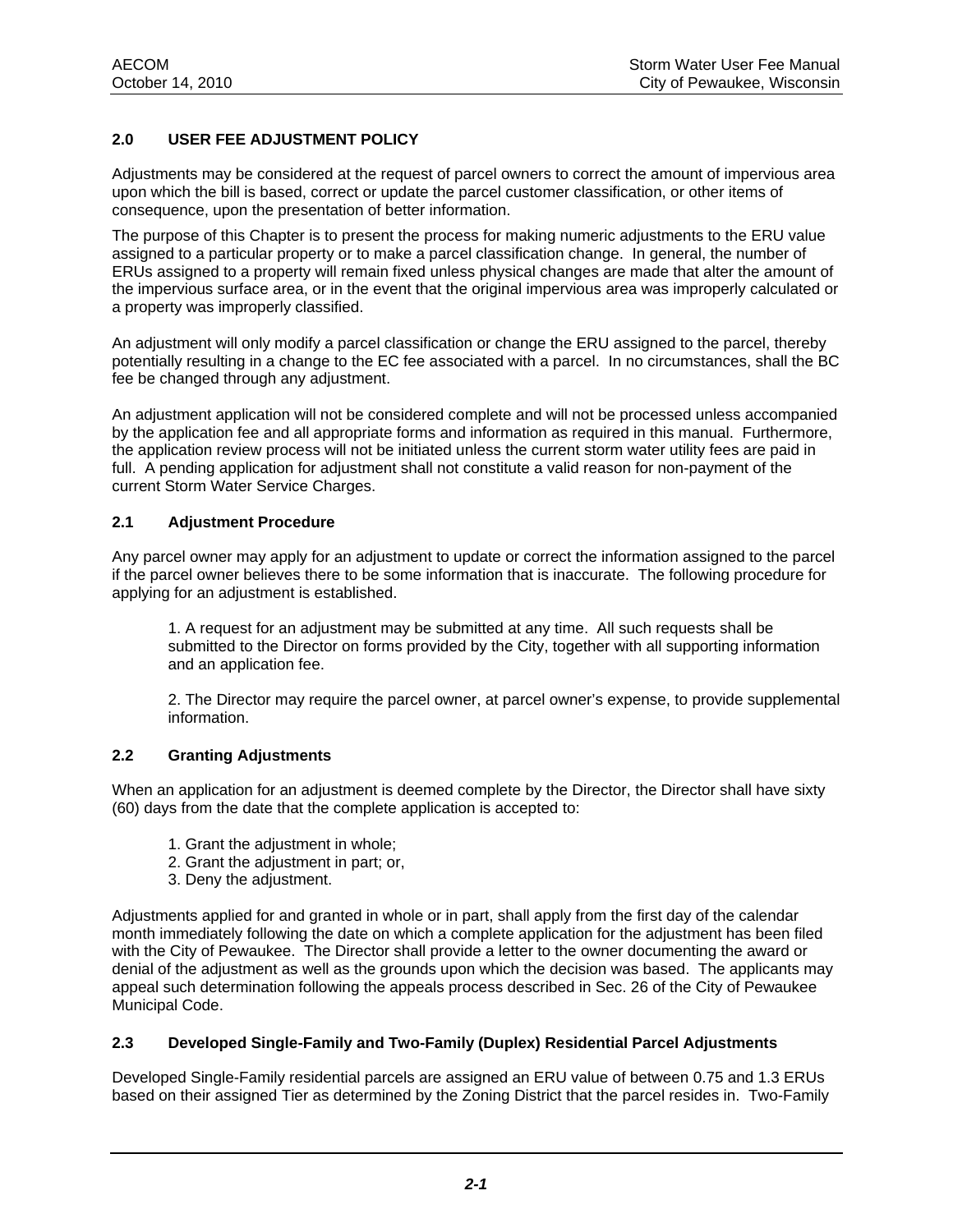(Duplex) residential parcels are assigned an ERU value of 1.1. If the parcel owner can show that they were improperly charged based on an error in the Zoning District designation and resulting tier or classification, the owner can apply for an adjustment to place the parcel in the proper tier.

Otherwise, the assigned value will not change unless the parcel has less than 266 square feet of impervious surfaces to make it essentially undeveloped which is a classification change to undeveloped.

#### **2.3.1 Adjustment Based on a Change in Condition Through Demolition**

If the residential and garage structures are demolished on a parcel and it is determined that the remaining impervious surfaces, if any, are not significant contributors to the City's storm water system, an adjustment can be made to change the property classification to undeveloped. No building, garage, structure, or other impervious surfaces totaling 266 square feet or greater shall remain on the property to be considered for this adjustment.

The necessary application form including the fee and other information requirements is available in the Appendix section of this document. If the applicant is successful through the application and review process in showing that they are due an adjustment, the City will make the classification change for subsequent billings.

#### **2.3.2 Adjustment Based on Other Reasons**

If a property owner believes their property is eligible for an adjustment or requires reclassification for reasons other than those specifically stated in this Manual and the owner has documentation that existing impervious surfaces, if any, are not significant contributors to the City's storm water system, the owner can apply for an adjustment. No building, garage, structure, or other impervious surfaces totaling 266 square feet or greater shall remain on the property to be considered not a significant contributor.

The necessary application form including the fee and other information requirements is available in the Appendix section of this document. If the applicant is successful through the application and review process in showing that they are due an adjustment, the City will make the classification change for subsequent billings. In some instances, the Director may refund the Application Fee along with the prior paid period EC charge.

#### **2.4 Other Developed Parcel Adjustments**

Other Developed Parcels are assigned an ERU value by taking the total impervious area of the property in square feet, and dividing by 5,339 square feet (one ERU).

#### **2.4.1 Adjustment Based on a Change in Condition Through Demolition, Addition, or New Construction**

If an Other Developed Parcel experiences a change in development condition through demolition, addition, or new construction of impervious area, an adjustment will be made to appropriately reduce or increase the number of ERUs for the property and make a classification change if warranted. Changes will be implemented by the City as part of the building permit process. There are no additional application forms, fees, or requirements necessary to make this adjustment. Upon completion of the demolition, addition or construction process, the City will make the fee adjustment for subsequent billings. No retroactive payment is due to or from the owner through this process.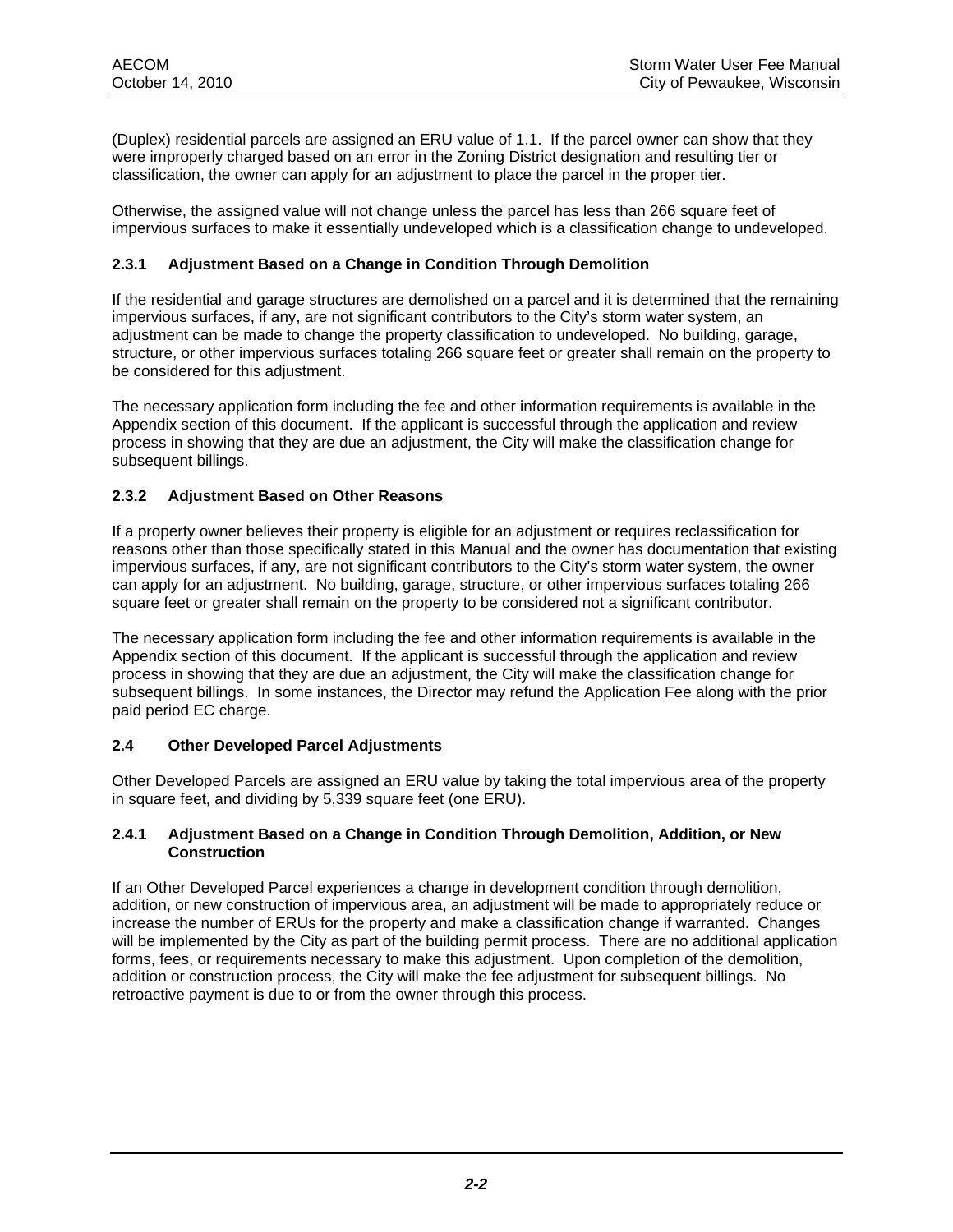#### **2.4.2 Adjustment Based on Other Reasons**

If a property owner believes their property is eligible for an adjustment or requires reclassification for reasons other than those specifically stated in this Manual and the owner has documentation that existing impervious surfaces, if any, are not significant contributors to the City's storm water system, the owner can apply for an adjustment. No building, garage, structure, or other impervious surfaces totaling 266 square feet or greater shall remain on the property to be considered not a significant contributor.

The necessary application form including the fee and other information requirements is available in the Appendix section of this document. If the applicant is successful through the application and review process in showing that they are due an adjustment, the City will make the classification change for subsequent billings. In some instances, the Director may refund the Application Fee along with the prior paid period EC charge.

#### **2.5 Undeveloped Parcel Adjustments**

If an Undeveloped Parcel (266 square feet or less of impervious area) experiences a change in development condition and requires reclassification, an adjustment will be made to appropriately set the number of ERUs for the parcel and establish the correct classification. Changes will be implemented by the City as part of the building permit process. There are no additional application forms, fees, or requirements necessary to make this adjustment. The City will make the fee adjustment for subsequent billings. No retroactive payment is due to or from the owner through this process.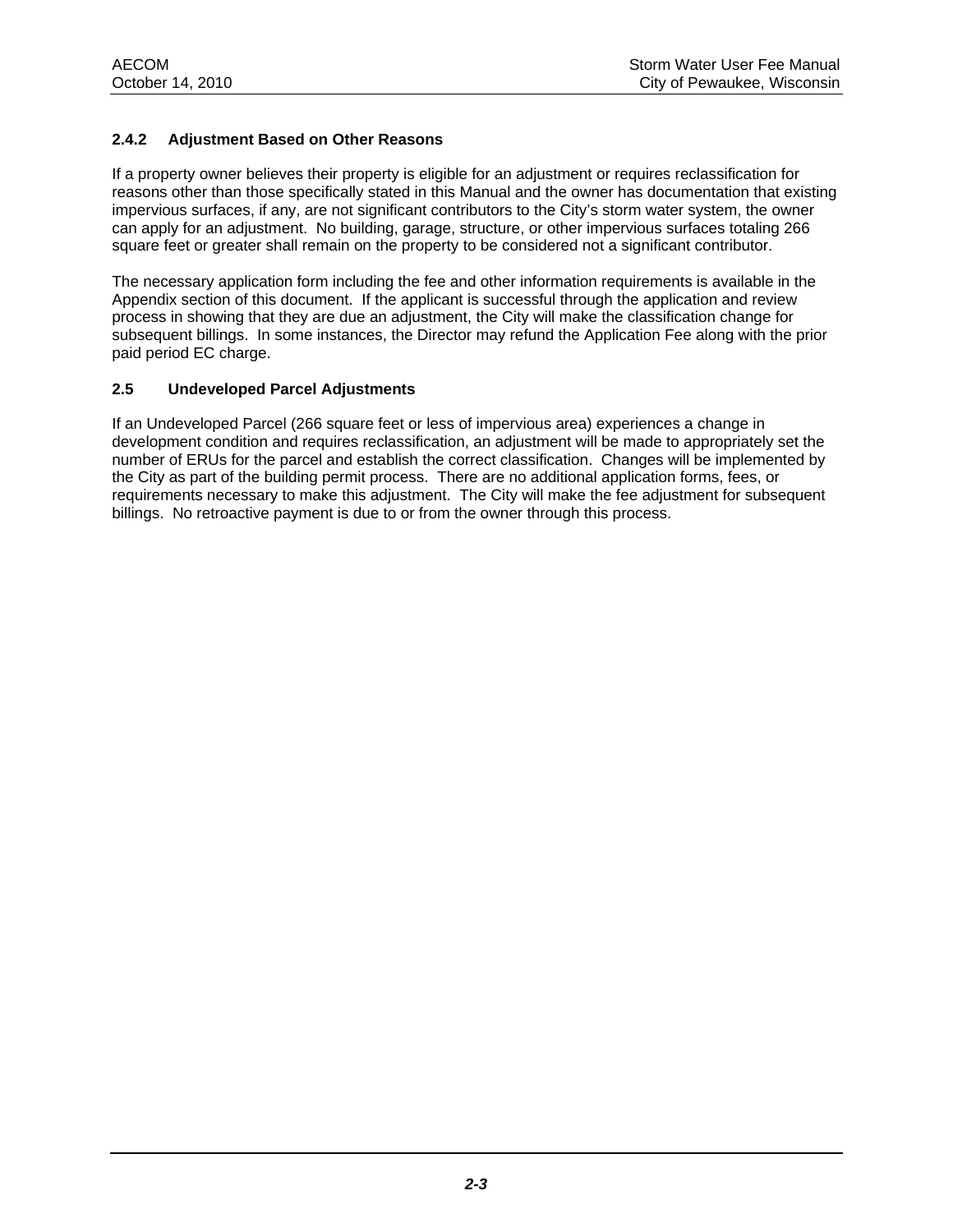#### **3.0 USER FEE CREDIT POLICY**

The purpose of this chapter is to develop a storm water user fee credit policy intended to create equity for customers not fully utilizing services and encourage actions by property owners within the user fee district to: 1) reduce storm water flows and pollutant loads; and 2) reduce the user fee district's costs in providing proper storm water runoff management.

Credits to user fees will only be allowed when it can be demonstrated by the customer that a condition or activity on the property results in a direct reduction in costs for city Storm Water services or is a reflection of the extent of services utilized by the property. In accordance with e.5 of the City's Resolution Establishing Storm Water Utility Rates and Credits (passed September 2010), "In considering a request for credit, the Director shall consider whether and to what extent the City's storm water management program cost has been lessened by the condition presented by the parcel owner. If the City's storm water management program cost has not been lessened, the request for a credit may be denied." **Therefore, storm water facilities constructed to meet the City's post-construction storm water ordinance and Wisconsin Administrate Codes NR 151 / NR 216 may not be eligible for a credit, since these facilities were mandated by state law and did not result in a reduction in the City's cost of meeting water quality standards.** However, if the constructed facilities meet water quality performance standards more stringent than those required by law, the parcel owner may be eligible for a credit. For example, state regulations required new development occurring after October 1, 2004 to achieve 80% Total Suspended Solids (TSS) removal from the site's storm water runoff. A new development site constructed after this date is not eligible for a credit for meeting this required 80% TSS removal requirement. However, if the site achieves greater than an 80% TSS removal rate, then the site may be eligible for a credit based on the amount of removal above 80%.

If a parcel owner can show that one or more of the following conditions apply to the parcel in question, the parcel owner may be eligible for a credit to the storm water utility equivalency charge (EC) portion of their fee.

- 1. If the peak rate of storm water runoff is reduced from a parcel rate by a properly constructed and maintained storm water quantity best management practice (BMP) such as a retention or detention basin. (Storm Water Quantity Credit)
- 2. If storm water runoff from a parcel is treated by a properly constructed and maintained storm water quality best management practice (BMP) such as a retention or detention basin or other applicable water quality facility. (Storm Water Quality Credit)
- 3. If storm water runoff from a parcel discharges directly into Pewaukee Lake, the Pewaukee River, the Fox River, Spring Creek, or a tributary to the aforementioned waterways without crossing another parcel under different ownership or entering any portion of the City's municipal separate storm sewer system (MS4); and the discharge does not result in exceeding federal, state or local water quality standards. (Riparian Credit)
- 4. If storm water runoff from a parcel infiltrates into the ground without crossing another parcel under different ownership or entering any portion of the City's municipal separate storm sewer system (MS4); and the discharge does not result in exceeding federal, state or local water quality standards. (Isolated Area Credit)

A credit application will not be considered complete and will not be processed unless accompanied by the application fee and all appropriate forms and information as required in this manual. Furthermore, the credit review process will not be initiated unless the current storm water utility fees are paid in full. A pending application for credit shall not constitute a valid reason for non-payment of the current Storm Water Service Charges.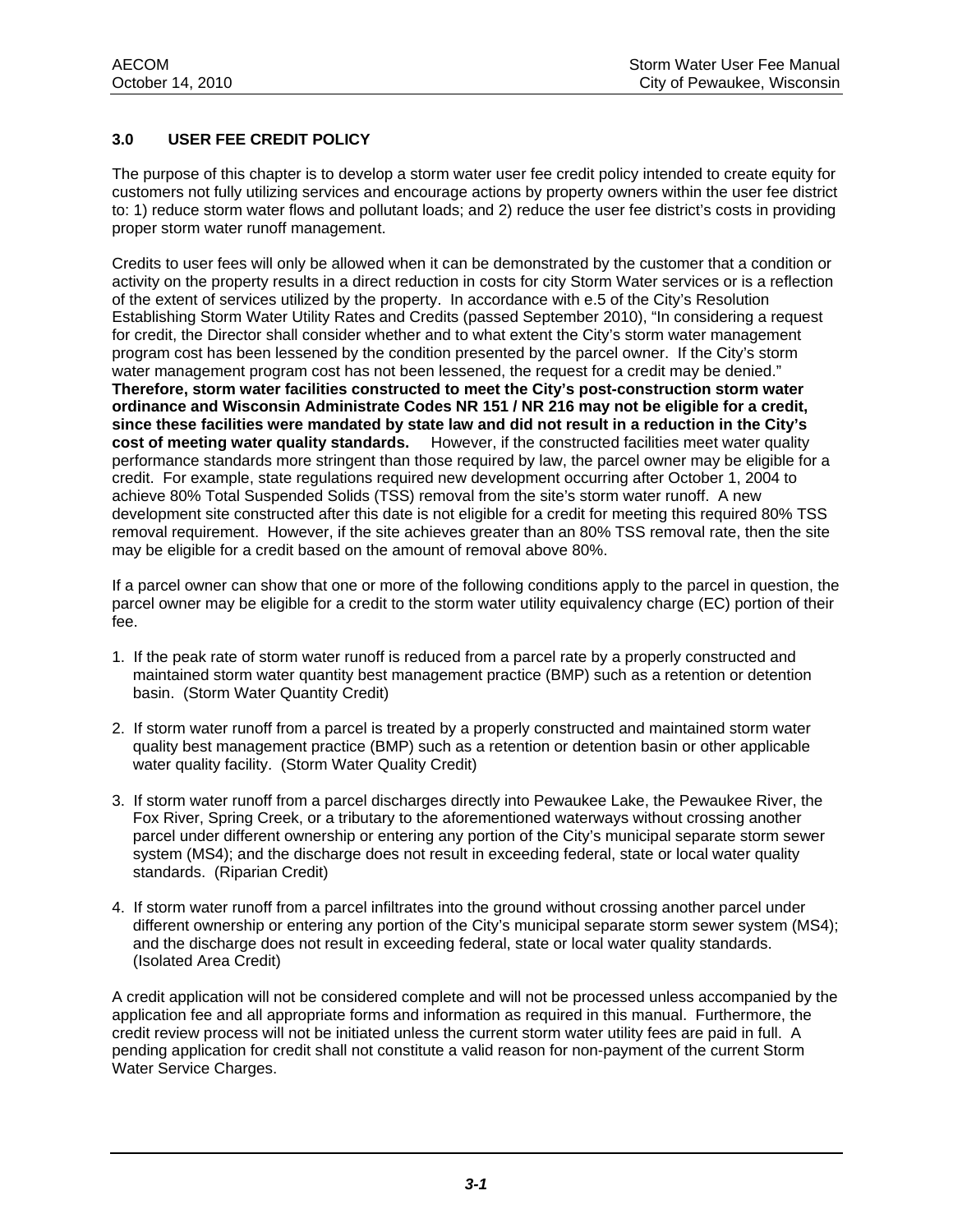No credits shall be considered for any "natural" features such as, but not limited to, rivers, wetlands, lakes, floodplains, or water impoundments.

No credits shall be given towards the Base Charge (BC) or Special Charge (SC) portion of their fee.

A non-refundable credit application fee is required with the application forms. It is the intent of the Department to process applications within sixty (60) calendar days of submittal of the complete and correct application package.

#### **3.1 Credit Procedure**

Any parcel owner may apply for credit if the parcel owner believes there to be grounds for receiving credit to their storm water fee. The following procedure for applying for credit is established.

1. Parcel owners must make application to the Director of Public Works on forms provided by the Director for such purpose.

2. Parcel owners must apply for any credits that they believe are applicable.

3. The application for any credit must be in writing and must include the information necessary to document the eligibility for the credit, accompanied by any application fee, and be in the format established by the Director. Incomplete applications will not be accepted by the Director.

4. Where applicable as a condition for granting credits, applicants must have an approved maintenance agreement on file with the Director.

#### **3.2 Granting Credits**

When an application for a credit is deemed complete by the Director, the Director shall have sixty (60) days from the date that the complete application is accepted to:

- 1. Grant the adjustment (credit) in whole;
- 2. Grant the adjustment (credit) in part; or,
- 3. Deny the adjustment (credit) request.

In considering a request for credit, the Director may, at his or her discretion, separately examine multiple drainage areas on one parcel, or conversely aggregate parcels under the same ownership, and may recommend allowing a credit for a portion of a parcel or for a number of parcels if the characteristics of one or more drainage areas meets the criteria for obtaining credit.

In certain situations, the Director may, at his or her discretion, allow credits to parcel owners with BMPs that treat land areas not under common ownership.

Credits applied for and granted in whole or in part, shall apply from the first day of the calendar month immediately following the date on which a complete application for the credit has been filed with the City of Pewaukee. The Director shall provide a letter to the owner documenting the award or denial of the adjustment as well as the grounds upon which the decision was based. The applicants may appeal such determination following the appeals process described in Sec. 26 of the City of Pewaukee Municipal Code.

#### **3.3 Continuation of Credit Status**

In order to continue to receive the user fee credit for water quantity and/or quality improvements, the facilities used to obtain this credit must be maintained in their approved condition. Annual reporting to the City from the parcel owner may be required. The requirements of annual reporting will be established in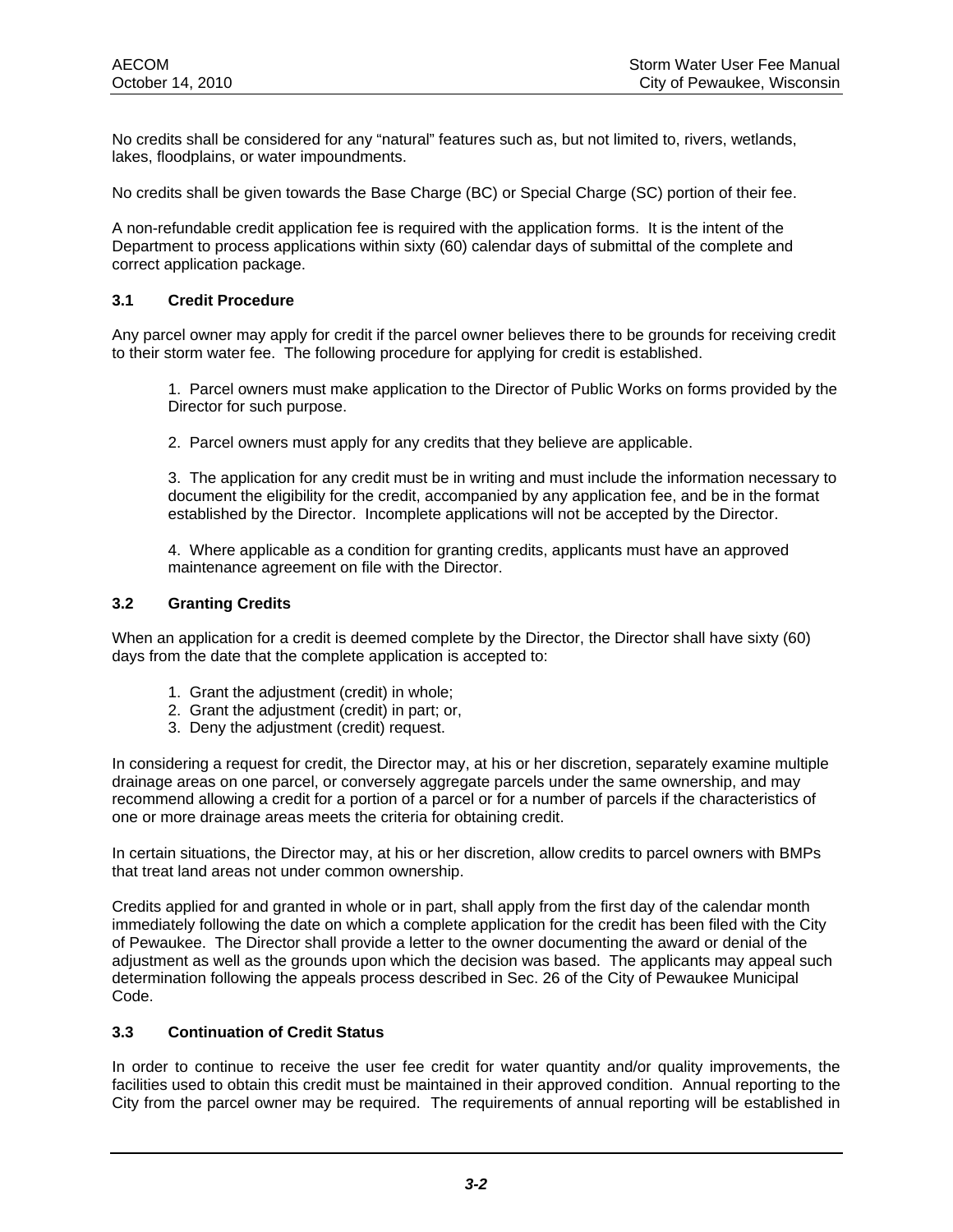the Maintenance Agreement that is adopted at the time of credit issuance. The parcel owner must also agree to allow the City reasonable access to the site to periodically inspect site conditions (the City will contact the property owner beforehand should such access be necessary). Unless otherwise stated, any records of annual inspection and maintenance required by the Maintenance Agreement shall be submitted to the Director by July 15<sup>th</sup> of each year (for the period covering the prior year from the date of submittal).

Should the storm water facilities not be maintained in accordance with the Maintenance Agreement, or should other site changes occur that alter the site's storm water quantity and/or quality performance used to originally obtain the credit, the credit may be reduced or eliminated.

No annual reporting is required for parcels that receive a Riparian or Isolated Area credit.

#### **3.4 Credit Policy Structure**

Four distinct credit opportunities are available to parcel owners and may be applied to reduce the EC charge to a property as outlined below and described in detail in the respective criteria sections of this policy that follow.

|    | <b>Credit Component</b>            | <b>Maximum Reduction</b> |
|----|------------------------------------|--------------------------|
| 1. | <b>Storm Water Quantity Credit</b> | 15%                      |
| 2. | <b>Storm Water Quality Credit</b>  | 25%                      |
| 3. | <b>Riparian Credit</b>             | 15%                      |
| 4. | <b>Isolated Area Credit</b>        | 15%                      |

The same credit processes described in the following section for EC rate reductions may also be applicable in reducing the SC rate (should it be imposed). For simplification purposes, since the same requirements apply and because the SC rate is not currently used, only the EC rate component is discussed in the remainder of this policy document.

#### **3.5 Storm Water Quantity Credit Criteria**

Parcels with on-site storm water quantity facilities may be eligible for a credit of up to a fifteen percent (15%) percent reduction in the storm water equivalency charge (EC) portion of their fee. For purposes of this subsection the "100-year design storm", "50-year design storm", "25-year design storm," "10-year design storm," "5-year design storm," and "2 year design storm" shall be interpreted based upon twentyfour (24) hour storm events with 100, 50, 25, 10, 5 and 2 year recurrence intervals, based upon generally accepted engineering principles and models and following the guidance of the City's Storm Water Management Ordinance.

Facilities designed to reduce the discharge rates as follows and as accepted by the Director may be eligible for a five percent (5%) reduction in the storm water service charge for the parcel under the following conditions:

- (a) If the post-development peak discharge rate of the 100-year design storm event is reduced to the pre-development peak discharge event from the 50-year design storm event.
- (b) If the post-development peak discharge rate of the 50-year design storm event is reduced to
- the pre-development peak discharge event from the 25-year design storm event.
- (c) If the post-development peak discharge rate of the 25-year design storm event is reduced to the pre-development peak discharge event from the 10-year design storm event.
- (d) If the post-development peak discharge rate of the 10-year design storm event is reduced to the pre-development peak discharge event from the 5-year design storm event.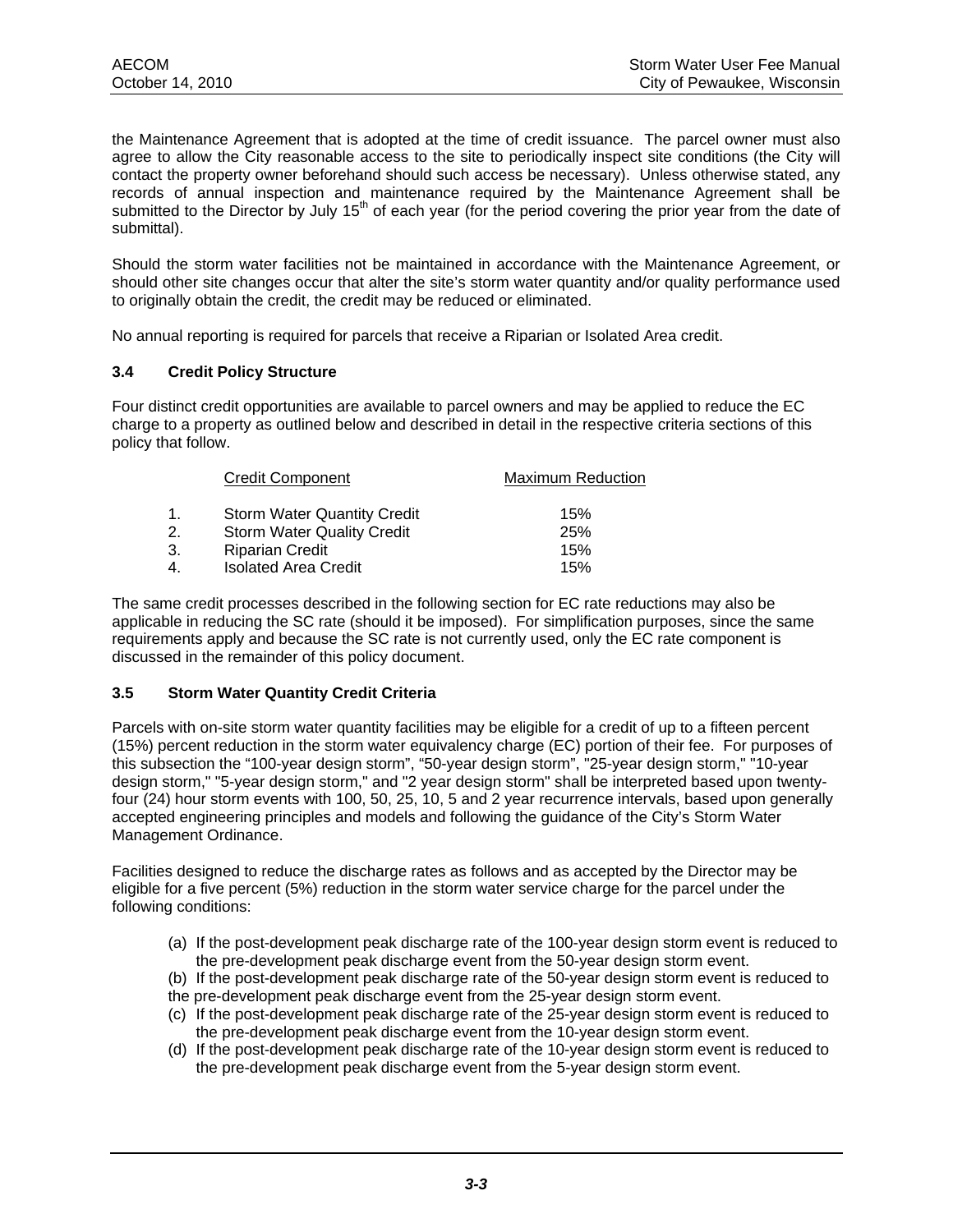Facilities designed to reduce the discharge rates as follows and as accepted by the Director may be eligible for a ten percent (10%) reduction in the storm water service charge for the parcel under the following conditions:

(a) If the post-development peak discharge rate of the 100-year design storm event is reduced to the pre-development peak discharge event from the 25-year design storm event. (b) If the post-development peak discharge rate of the 50-year design storm event is reduced to the pre-development peak discharge event from the 10-year design storm event. (c) If the post-development peak discharge rate of the 25-year design storm event is reduced to the pre-development peak discharge event from the 5-year design storm event.

Facilities designed to reduce the discharge rates as follows and as accepted by the Director may be eligible for a fifteen percent (15%) reduction in the storm water service charge for the parcel under the following conditions:

(a) If the post-development peak discharge rate of the 100-year design storm event is

reduced to the pre-development peak discharge event from the 10-year design storm event. (b) If the post-development peak discharge rate of the 50-year design storm event is reduced

to the pre-development peak discharge event from the 5-year design storm event.

An accepted and approved facility Maintenance Plan is required to receive storm water quantity credits. The City may require periodic inspection or proof of continued operation/maintenance to maintain credit status. No water quantity BMP credits shall be considered for any "natural" features such as, but not limited to, rivers, wetlands, lakes, floodplains, or water impoundments.

The necessary application form including fee and other information requirements is available in the Appendix section of this document.

#### **3.6 Storm Water Quality Credit Criteria**

Parcels that treat storm water runoff by a properly constructed and maintained storm water BMP such as a retention or detention basin or other water quality facility may be eligible for a credit of up to a 25% reduction in the EC storm water charge. The following considerations apply:

- BMPs treating less than the entire parcel may be considered when assigning the credit percentage.
- BMPs treating multiple parcels may be considered when assigning the credit percentage.
- BMP efficiency shall be factored into the credit provided and shall be based on total suspended solids (TSS) removal of the BMP using methodology and models accepted by the City and Wisconsin Department of Natural Resources (WDNR) such as the Source Loading and Management Model (SLAMM).
- An accepted and approved BMP Maintenance Plan is required to receive BMP credits.
- The City may require periodic inspection or proof of continued operation/maintenance to maintain credit status
- No water quality BMP credits shall be considered for any "natural" features such as, but not limited to, rivers, wetlands, lakes, floodplains, or water impoundments.

The percent reduction in the EC storm water charge will be directly proportional to effectiveness of the best management practice at reducing TSS for only those areas treated by the BMP. To receive full credit, the BMP must reduce TSS by 80% as determined by a model acceptable to the City of Pewaukee and Wisconsin Department of Natural Resources.

If the BMP effectiveness is less than 80% the credit applicable to the treated impervious area will be a ratio of the actual BMP effectiveness compared to the 80% treatment requirement. If the BMP effectiveness is estimated to be greater than 80%, the maximum credit will be given for the area treated.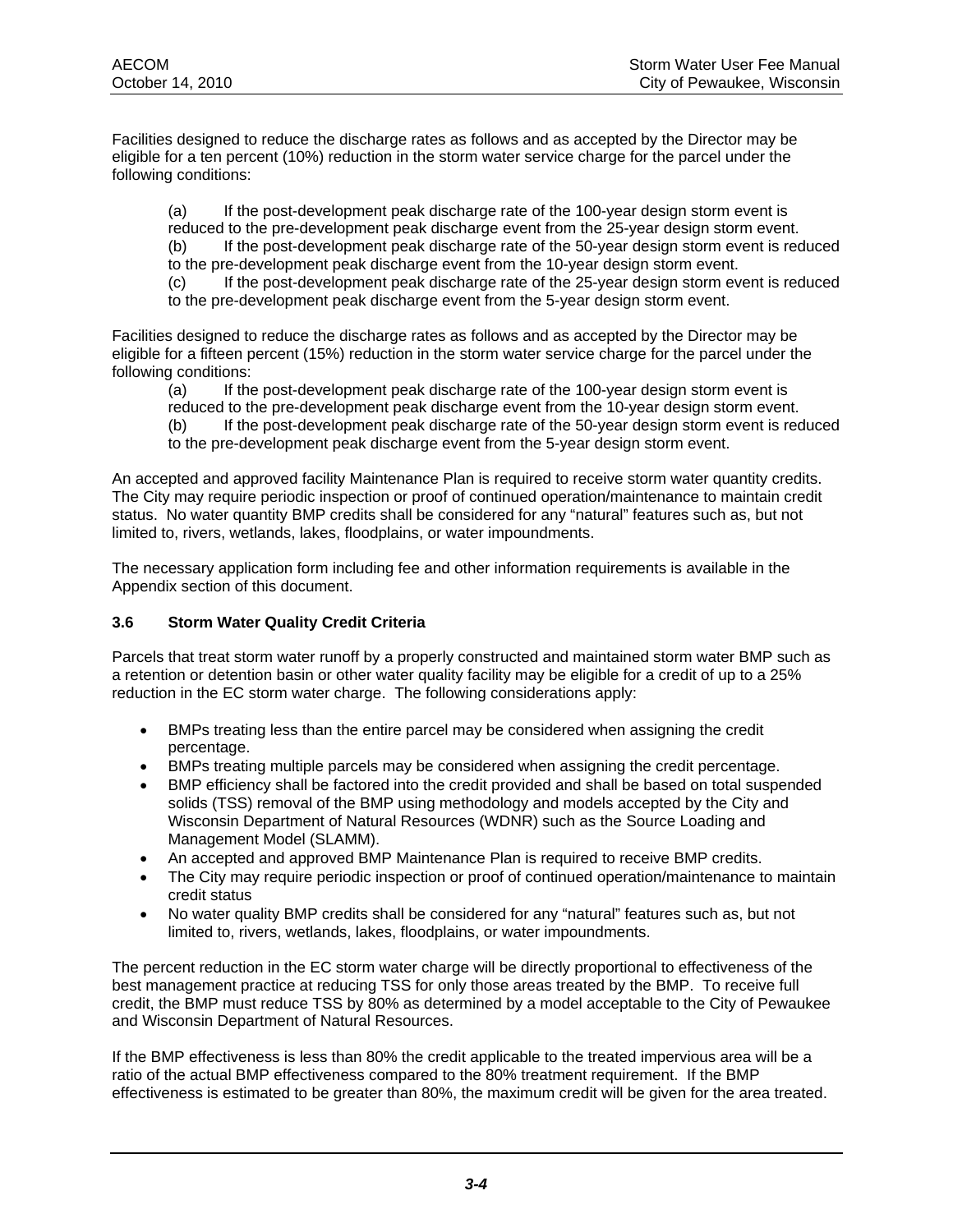#### **Example 1:**

A parcel has a total impervious area of 36,300 square feet.

A BMP treats 80% of the 36,300 square feet of impervious area.

An approved model shows that the BMP is 80% effective (or greater) at TSS reduction for the area treated.

The parcel will receive a BMP effective ratio of 80% effective / 80% or 1.0 for 80% of the impervious area.

The EC credit would be (1.0 \* 80% treated) \* 25% potential credit or a 20% reduction of the EC fee.

#### **Example 2:**

A parcel has a total impervious area of 36,300 square feet.

A BMP treats 80% of the 36,300 square feet of impervious area.

An approved model shows that the BMP is 40% effective at TSS reduction for the area treated.

The parcel will receive a BMP effective ratio of 40% effective / 80% or 0.5 for 80% of the impervious area.

The EC credit would be (0.5 \* 80% treated) \* 25% potential credit or a 10% reduction of the EC fee.

The necessary application form including fee and other information requirements is available in the Appendix section of this document

#### **3.7 Riparian Credit Criteria**

Parcels with impervious surface areas that discharge directly into the into Pewaukee Lake, the Pewaukee River, the Fox River, Spring Creek or a tributary to the aforementioned waterways without crossing another parcel under different ownership or entering any portion of the City's municipal separate storm sewer system (MS4); and the discharge does not result in exceeding federal, state or local water quality standards may be eligible for a credit of up to a 15% reduction in the EC storm water charge.

A parcel owner that is eligible for a riparian or isolated area credit is not eligible for storm water quantity credit.

The percent reduction in the EC storm water charge will be directly proportional to the amount of impervious area that is determined to be riparian. This is calculated by taking the riparian impervious surface area divided by the entire impervious surface area times 15%.

#### **Example 1:**

A parcel has a total impervious area of 36,300 square feet.

100% of the 36,300 square feet of impervious area is determined to be riparian.

The EC credit would be 100% riparian \* 15% potential credit or a 15% reduction of the EC fee.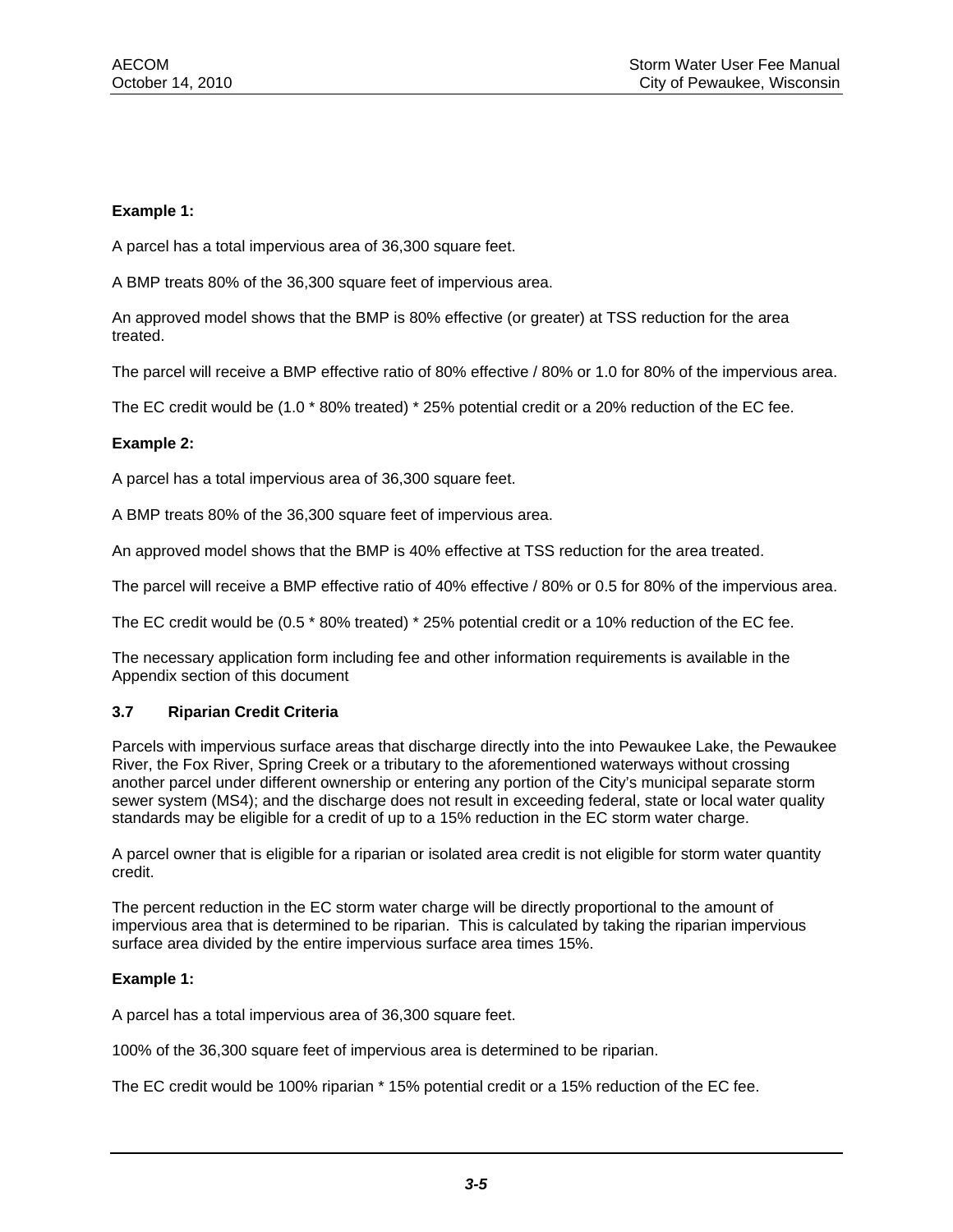#### **Example 2:**

A parcel has a total impervious area of 36,300 square feet.

50% of the 36,300 square feet of impervious area is determined to be riparian.

The EC credit would be 50% riparian \* 15% potential credit or a 7.5% reduction of the EC fee.

The necessary application form including fee and other information requirements is available in the Appendix section of this document.

#### **3.8 Isolated Areas Credit Criteria**

Parcels with impervious surface areas where storm water runoff infiltrates into the ground when analyzed using a one-percent probability (100-year) storm event without crossing another parcel under different ownership or entering any portion of the City's municipal separate storm sewer system (MS4); and the discharge does not result in exceeding federal, state or local water quality standards may be eligible for a credit of up to a 15% reduction in the EC storm water charge. Storm durations of 30 minutes, 1 hour, 2 hours, 3 hours, 6 hours, 12 hours, and 24 hours must be analyzed.

The percent reduction in the EC storm water charge will be directly proportional to the amount of impervious area that is determined to be internally drained. This is calculated by taking the internally drained impervious surface area divided by the entire impervious surface area times 15%.

Isolated areas shall not include any "natural" features such as, but not limited to, wetlands and lakes.

A parcel owner that is eligible for a riparian or isolated area credit is not eligible for storm water quantity credit.

The examples that illustrate riparian credits are generally applicable for isolated areas. A request for partial credit may be made for isolated areas that do not meet the entire set of duration conditions if approved by the Director.

The necessary application form, fee, and other information requirements are available in the Appendix section of this document.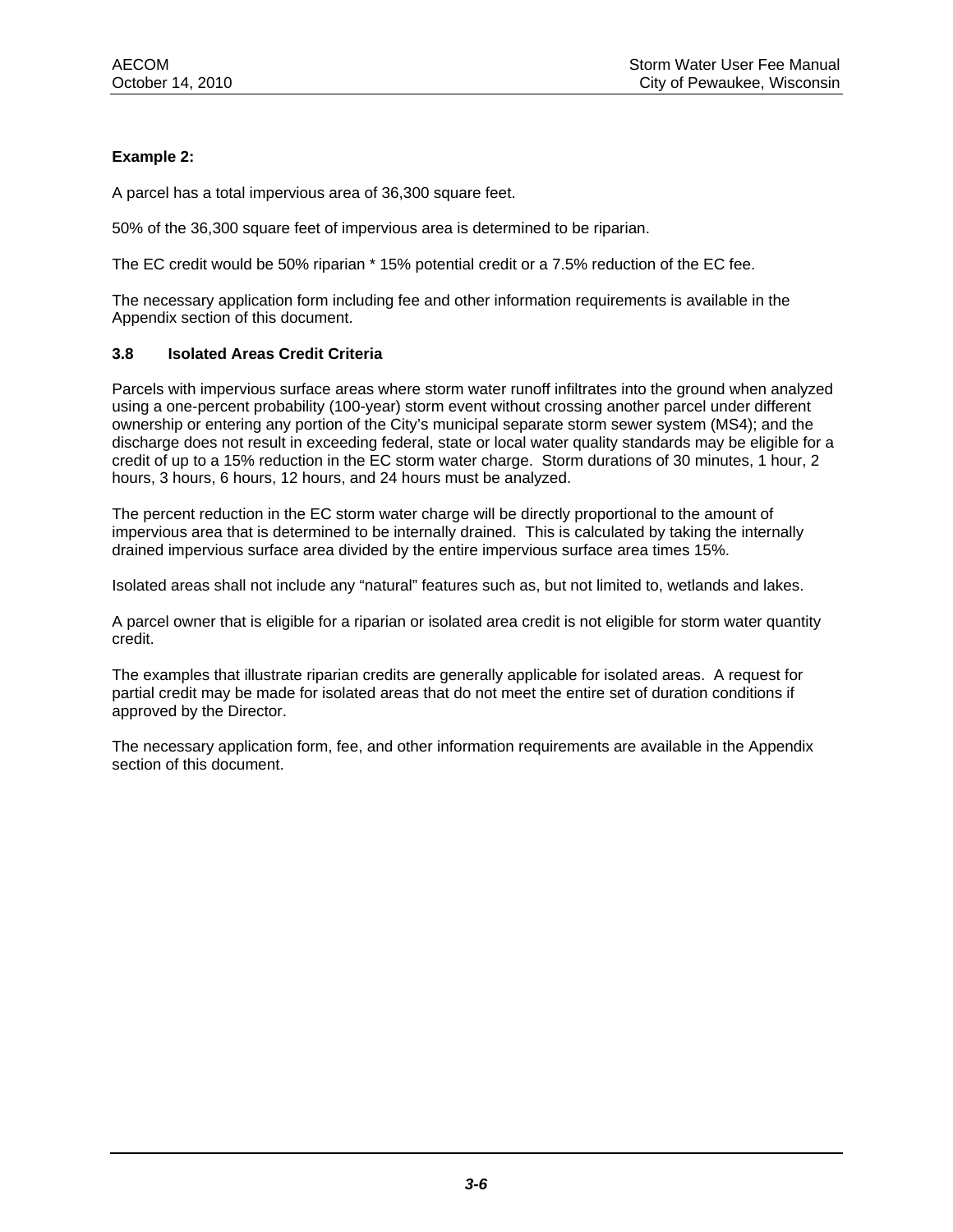#### **4.0 USER FEE REBATE POLICY**

Property owners may be eligible for one-time rebates for certain stormwater Best Management Practices (BMPs) including Rain Barrels, Rain Gardens, and Porous Pavement.

A rebate may not be claimed for a BMP that is also used to obtain a water quality and/or water quantity user fee credit.

A rebate application will not be considered complete and will not be processed unless accompanied by the application fee and all appropriate forms and information as required in this manual. Furthermore, the rebate review process will not be initiated unless the current storm water utility fees are paid in full. A pending application for a rebate shall not constitute a valid reason for non-payment of the current Storm Water Service Charges.

#### **4.1 Rebate Procedure**

The necessary application form and other information requirements are available in the Appendix section of this document.

When an application for a rebate is deemed complete by the Director, the Director shall have sixty (60) days from the date that the complete application is accepted to:

- 1. Grant the rebate in whole;
- 2. Grant the rebate in part; or,
- 3. Deny the rebate.

The applicants may appeal such determination following the appeals process described in Sec. 26 of the City of Pewaukee Municipal Code.

All Best Management Practices associated with the applicant successfully receiving a one-time rebate shall be subject to an annual review. It is the responsibility of the billed customer to provide the Director with any and all changes to the conditions of the onsite best management practices and to document appropriate monitoring and maintenance as may be required per agreement with the City. Changes in conditions, or failure to appropriately conduct required monitoring and maintenance may constitute a violation of the terms and/or conditions under which the rebate was granted. Violations of the terms and/or conditions that allowed the approval of a rebate request may be subject to repayment of some or all of the rebated monies by the applicant.

#### **4.2 Rebate Amounts**

Rain Barrel installations are eligible for a rebate of \$25 per rain barrel.

Rain Garden installations are eligible for a rebate of \$1.00 per square foot up to \$250.

Porous Pavement installations are eligible for a rebate of \$1.00 per square foot up to \$500.

These rebate amounts are subject to change.

#### **4.3 Further Information on Rebate-eligible BMPs**

The following websites contain information that describes how rain barrels are to be installed and maintained. The MMSD and Waukesha County websites also have a link to locations in the area where rain barrels can be purchased.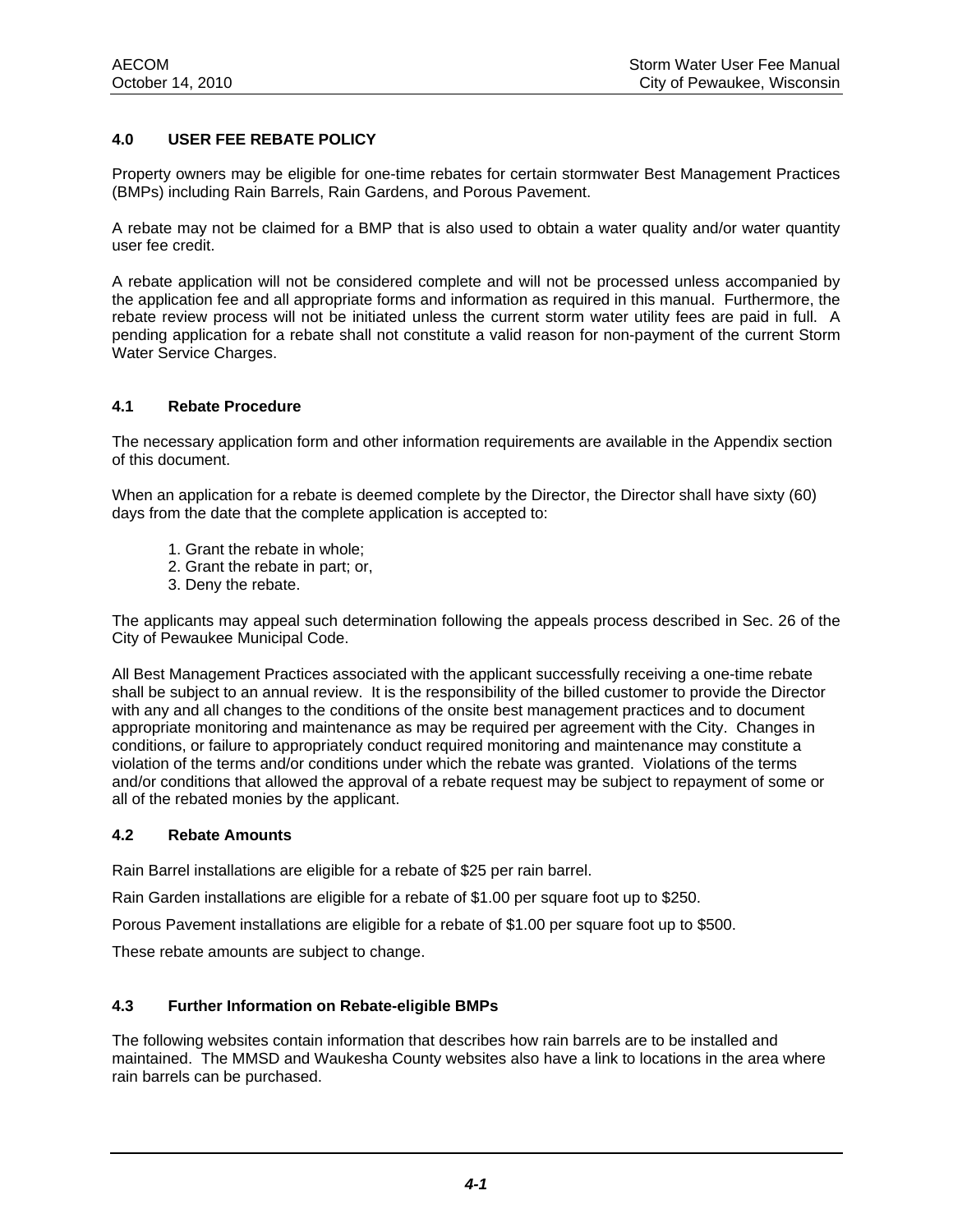http://v3.mmsd.com/RainBarrels.aspx http://dnr.wi.gov/runoff/rg/links.htm http://www.waukeshacounty.gov/page.aspx?SetupMetaId=15012&id=22940

The following websites contain information that describes how rain gardens are to be installed and properly maintained.

http://v3.mmsd.com/RainGardens.aspx http://dnr.wi.gov/runoff/rg/links.htm http://learningstore.uwex.edu/assets/pdfs/GWQ037.pdf http://www.waukeshacounty.gov/page.aspx?SetupMetaId=15012&id=22924

Porous pavement that is designed and constructed in accordance with design criteria recommended by PerviousPavement.org and the Interlocking Concrete Pavement Institute (ICPI) may be eligible for a rebate. Rebate amounts shall be established on the basis of square footage of qualifying porous pavement. Refer to the following websites for information on how porous pavement should be installed and maintained.

http://www.perviouspavement.org/mixture%20proportioning.htm http://www.perviouspavement.org/structural%20design.htm http://www.perviouspavement.org/PCA\_hydro-design/hydrologic\_design\_index.htm http://www.perviouspavement.org/construction.htm http://www.icpi.org/node/553 http://www.epa.gov/ednnrmrl/publications/reports/epa600280135/epa600280135.htm http://www.cabmphandbooks.com/Documents/Development/SD-20.pdf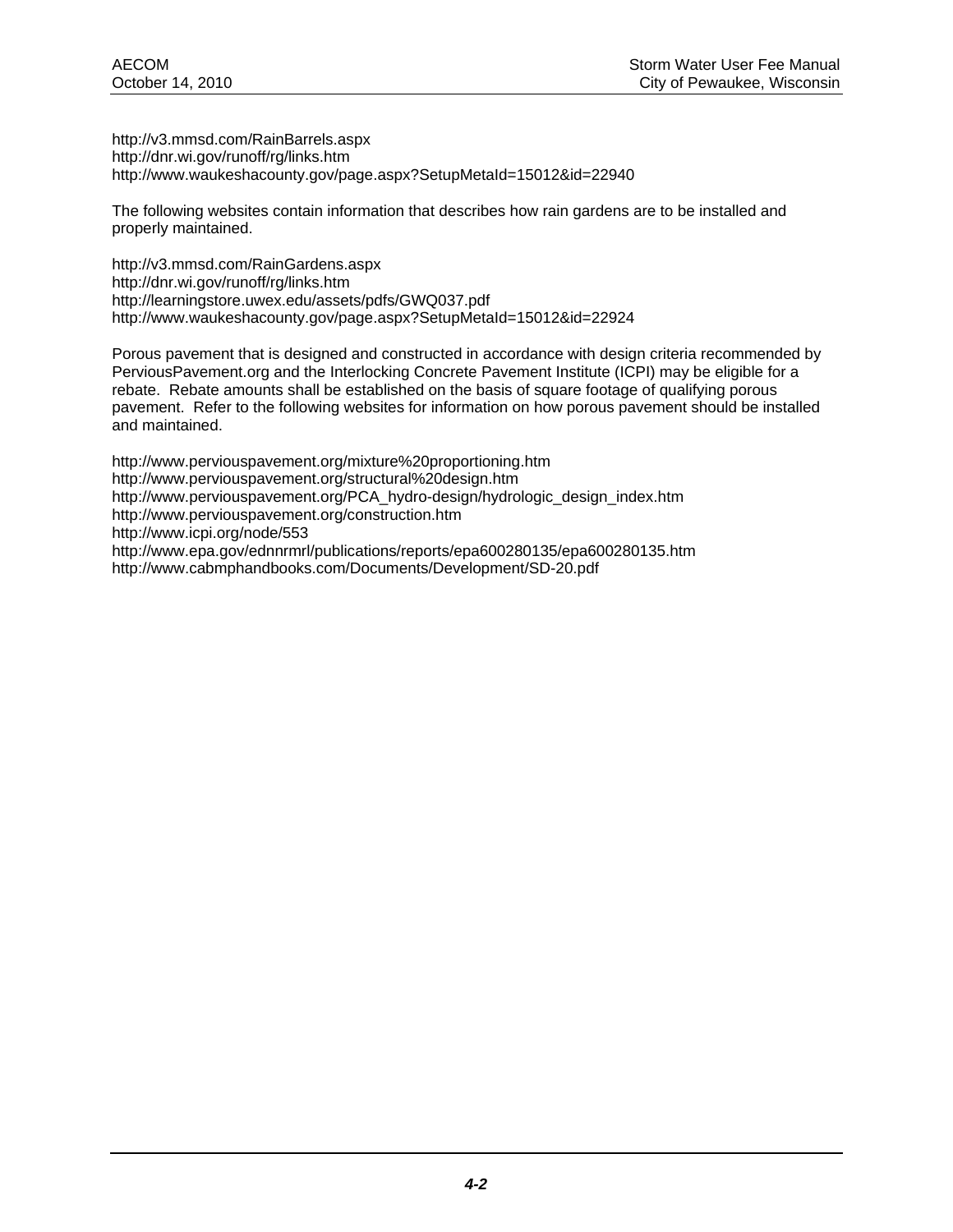**Appendix A** 

**City of Pewaukee Storm Water User Fee Adjustment Submittal Requirements and Form**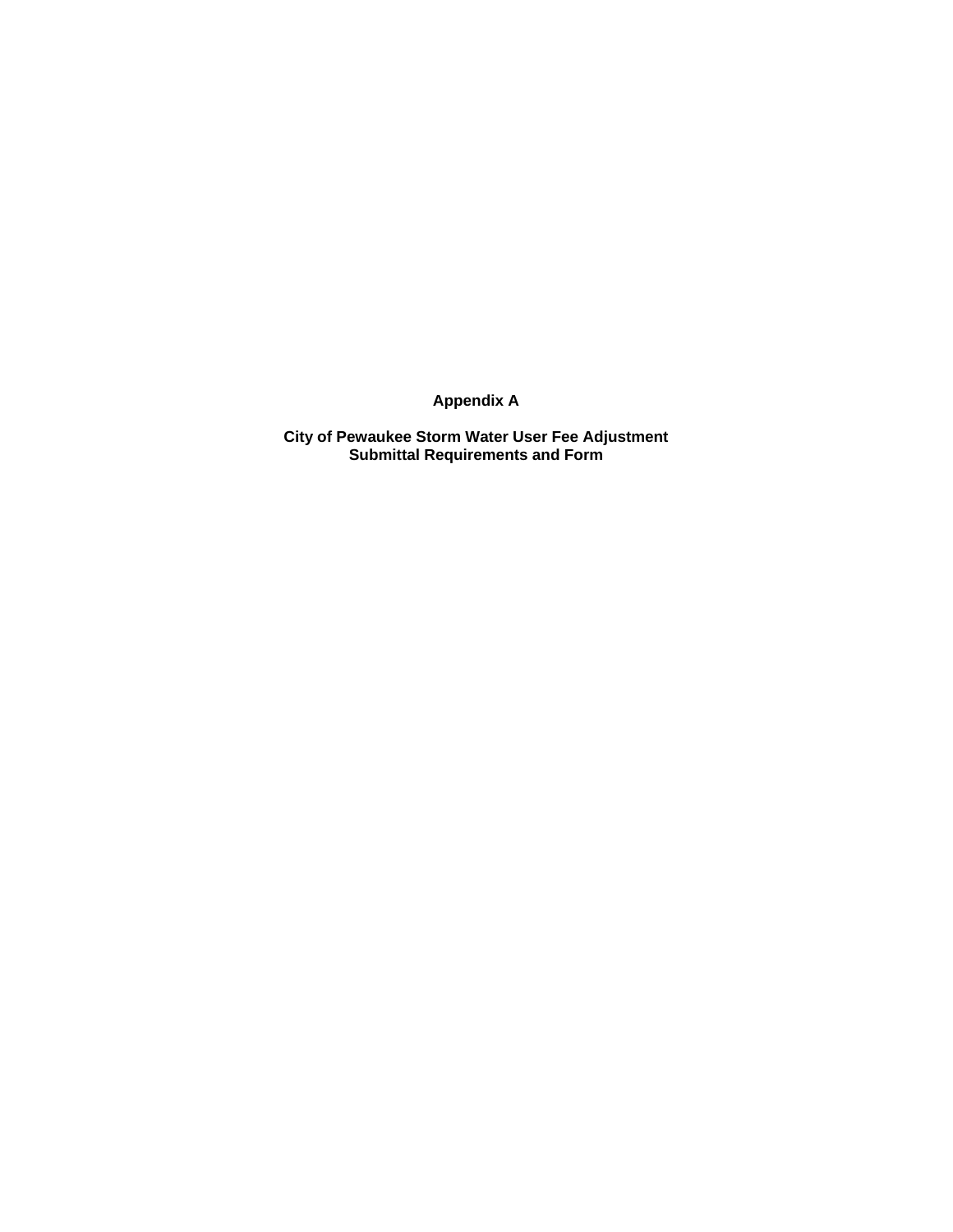#### **City of Pewaukee Storm Water User Fee Adjustment Submittal Requirements**

Parcel owners requesting an adjustment that is not associated with existing City of Pewaukee demolition, paving, construction, or other permit programs, shall follow these application submittal requirements and use the attached application form. Applicants requesting a combination of adjustments, credits and rebates must review all submittal requirements and fulfill all requested information items and provide all applicable forms. The appropriate application fees must accompany each form submitted. Parcel owners must submit a separate application form and fee for each parcel for which an adjustment is requested unless waived by the Director of the Storm Water User Fee system.

The Director of the Storm Water User Fee system shall review the Storm Water User Fee Adjustment Request submittal for compliance with this policy and may waive portions of the application submittal.

#### 1. Application Fee

- a. Prior to review by the Director, the property owner requesting the review shall pay a fee of \$200.00.
- b. If the Applicant is successful through the application and review process in showing that they are due an adjustment due to a discrepancy in the original calculation parcel calculation of impervious surfaces, the Application Fee may be refunded at the discretion of the Director.
- 2. Application Form
	- a. Form 1 Storm Water User Fee Adjustment Application must be completed.
	- b. Requested supporting information identified on the application must also be submitted with the application.
- 3. Explanation of Supporting Information Requirements
	- a. Narrative

The applicant shall develop a brief narrative with the following information:

- A statement by the owner allowing City staff or their representatives access the site for the purposes of verifying submitted information, if necessary.
- The name and number of a contact person to coordinate access to the site and any factors restricting or limiting access to any or all of the site.
- Reason for Adjustment Request
- Explanation of information attached with the Application Form to support the request
- Table of impervious surface areas on the site.
- Amount of Adjustment Requested.
- b. Site Plan or Survey Plat Drawing

A site plan or survey plat of the property shall be shown with sufficient detail and in accordance with the requirements identified below.

- The drawing shall be at a scale of not less than 1 inch  $=$  50 feet
- The drawing shall show all property (parcel) boundaries with dimensions
- Buildings, pavement, and other impervious areas shall be accurately located and dimensioned
- A table totaling all impervious surfaces (matching the narrative) shall be included on the drawing
- The Drawing does not need to be developed or certified by a registered engineer or land surveyor unless requested by the Director.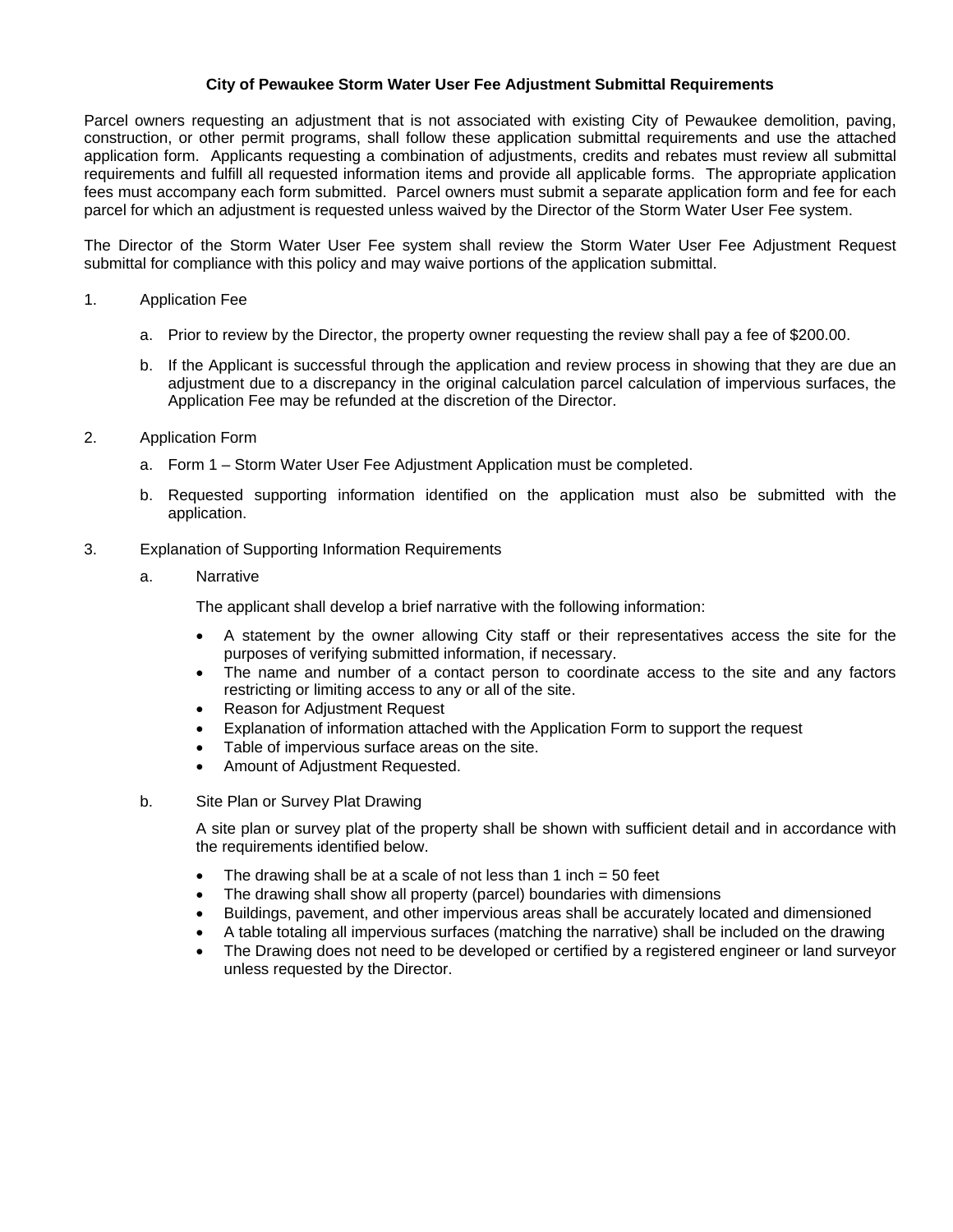#### **CITY OF PEWAUKEE STORM WATER USER FEE ADJUSTMENT APPLICATION FORM**

**Form 1 - Storm Water User Fee Adjustment Application** *(Submit with \$200 Application Fee and Supporting Information)*

#### **Applicant Information** *(Financially Responsible Entity***)**: (Please print or type)

| <b>Property Owner Information (If Different from Above):</b>                                                                           |                                                                                                            |  |  |
|----------------------------------------------------------------------------------------------------------------------------------------|------------------------------------------------------------------------------------------------------------|--|--|
|                                                                                                                                        |                                                                                                            |  |  |
|                                                                                                                                        |                                                                                                            |  |  |
|                                                                                                                                        |                                                                                                            |  |  |
| <b>Property Information:</b>                                                                                                           |                                                                                                            |  |  |
| Property Location/Address: North American Control of Transfer Address: North American Control of Transfer Address                      |                                                                                                            |  |  |
|                                                                                                                                        |                                                                                                            |  |  |
|                                                                                                                                        | Receiving Water Name (if applicable/known): ________________________Impervious Area (square feet): _______ |  |  |
| Adjustment Requested (check all applicable boxes):                                                                                     |                                                                                                            |  |  |
| $\Box$ Parcel Classification Change                                                                                                    | $\Box$ Parcel Impervious Area Change                                                                       |  |  |
| <b>Supporting Review Information:</b><br>Please indicate the supporting review information that you are attaching to this application: |                                                                                                            |  |  |
| $\Box$ Mexically $\Box$                                                                                                                | <b>EL Cita Diana av Cunique Diat Dvauding</b>                                                              |  |  |

**Certifications:**

□ Narrative Construction Survey Plat Drawing

#### The above information is true and correct to the best of my knowledge and belief. (This form must be signed by the financially responsible person if an individual, or if not an individual, by an officer, director, partner, or registered agent with authority to execute instruments for the financially responsible person). I agree to provide corrected information should there be any change in the information provided herein. I agree to provide access to the property for City staff or their representative to verify submitted information if necessary. (The City will contact your designated contact person to arrange access if necessary).

Type or print name Type or print name

Signature Date

 $\overline{a}$ 

 $\overline{a}$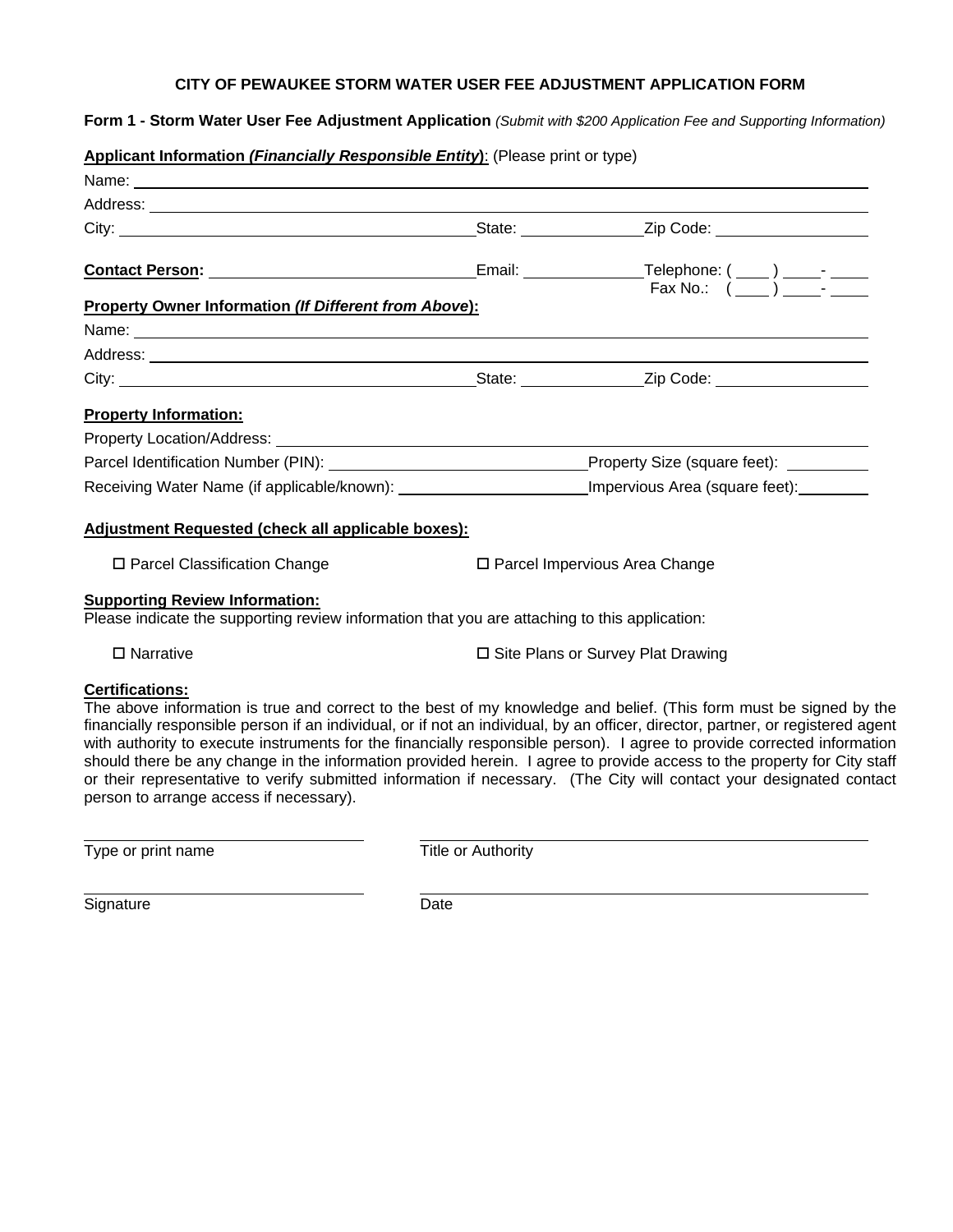**Appendix B** 

**City of Pewaukee Storm Water User Fee Credit Submittal Requirements and Form**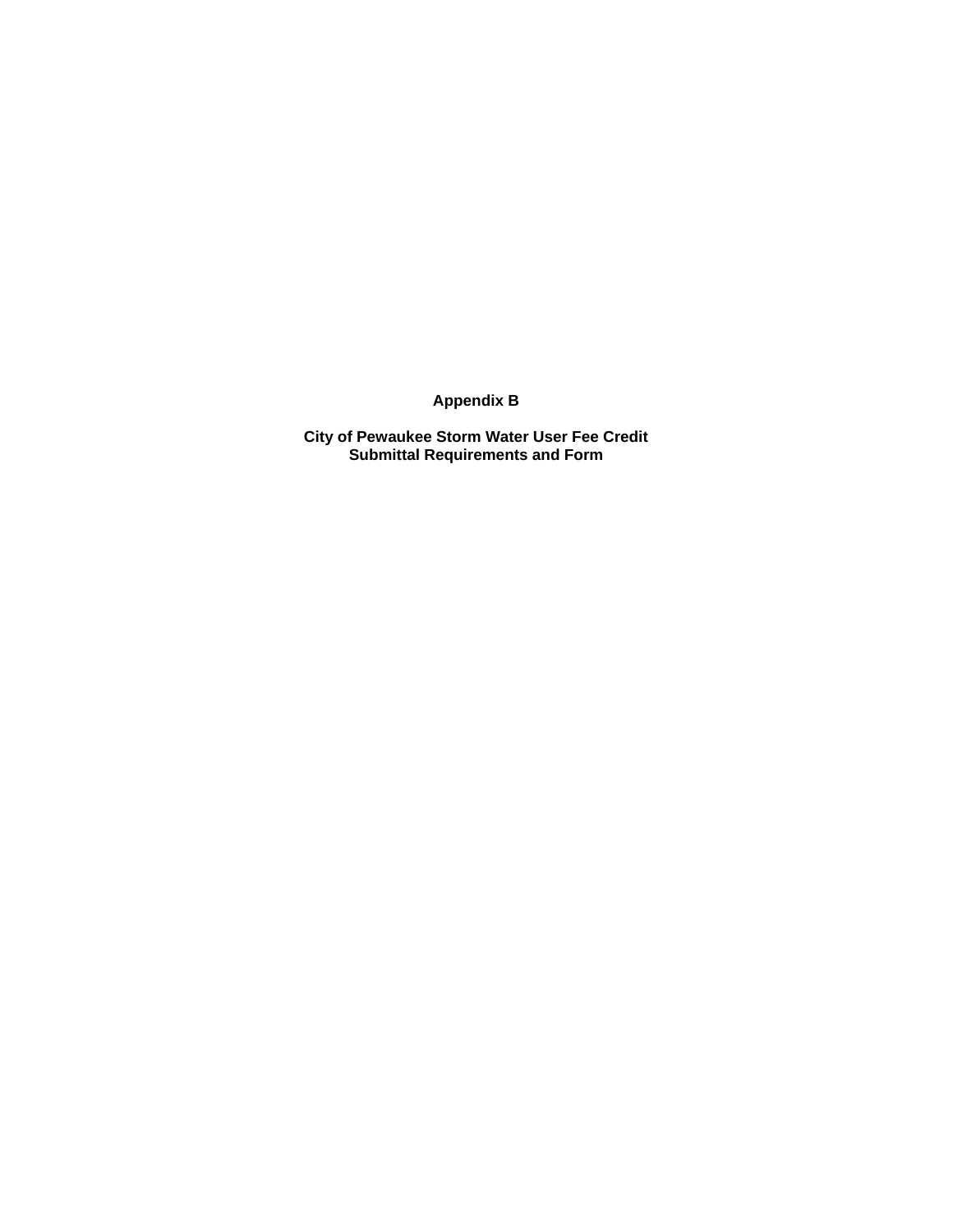#### **City of Pewaukee Storm Water User Fee Credit Submittal Requirements**

Parcel owners requesting a credit shall follow these application submittal requirements and use the attached application form. Applicants requesting a combination of adjustments and credits must review all submittal requirements and fulfill all requested information items and provide all applicable forms. The appropriate review fees must accompany each form submitted. Parcel owners must submit a separate application form and fee for each parcel for which a credit is requested unless waived by the Director of the Storm Water User Fee system.

The Director of the Storm Water User Fee system shall review the Storm Water User Fee Credit Request submittal for compliance with this policy and may waive portions of the application submittal.

#### 1. Review Fee

Prior to review by the Director, the property owner requesting the review shall pay a non-refundable review fee of \$200.00.

#### 2. Application Form

- a. Form 2 Storm Water Utility Credit Application must be completed.
- b. Requested supporting information identified on the application must also be submitted with the application.
- 3. Explanation of Supporting Information Requirements
	- a. Narrative

The applicant shall submit a brief narrative with the following information:

- A statement by the owner allowing City staff or their representatives access the site for the purposes of verifying submitted information, if necessary.
- The name and number of a contact person to coordinate access to the site and any factors restricting or limiting access to any or all of the site.
- Reason for Credit Request
- Explanation of information attached with the Application Form to support the request.
- Table of impervious surface areas on the site.
- Amount of Credit Requested.

#### b. Riparian or Isolated Area Credit Requests:

For requests associated with Riparian or Isolated Areas, provide the following information:

1) Site Plan or Survey Plat Drawing

Provide a site plan or survey plat of the property with sufficient detail and in accordance with the requirements identified below.

- The drawing shall be at a scale of not less than 1 inch  $= 100$  feet
- The drawing shall show all property (parcel) boundaries with dimensions
- Existing topographic contours of the site at a scale not to exceed two feet
- For riparian credit requests, show the name, location, and connectivity to applicable waterway
- Buildings, pavement, and other impervious areas shall be accurately located and to scale or dimensioned
- A clear boundary of the area(s) that are considered by the applicant to be riparian or isolated for which the applicant is requesting credit
- A table totaling all impervious surfaces, listed separately by those impervious areas under consideration for credit through one of the two applicable reasons, and those that are not considered applicable, shall be included in the narrative and on the drawing
- The drawing does not need to be developed or certified by a registered engineer or land surveyor unless requested by the Director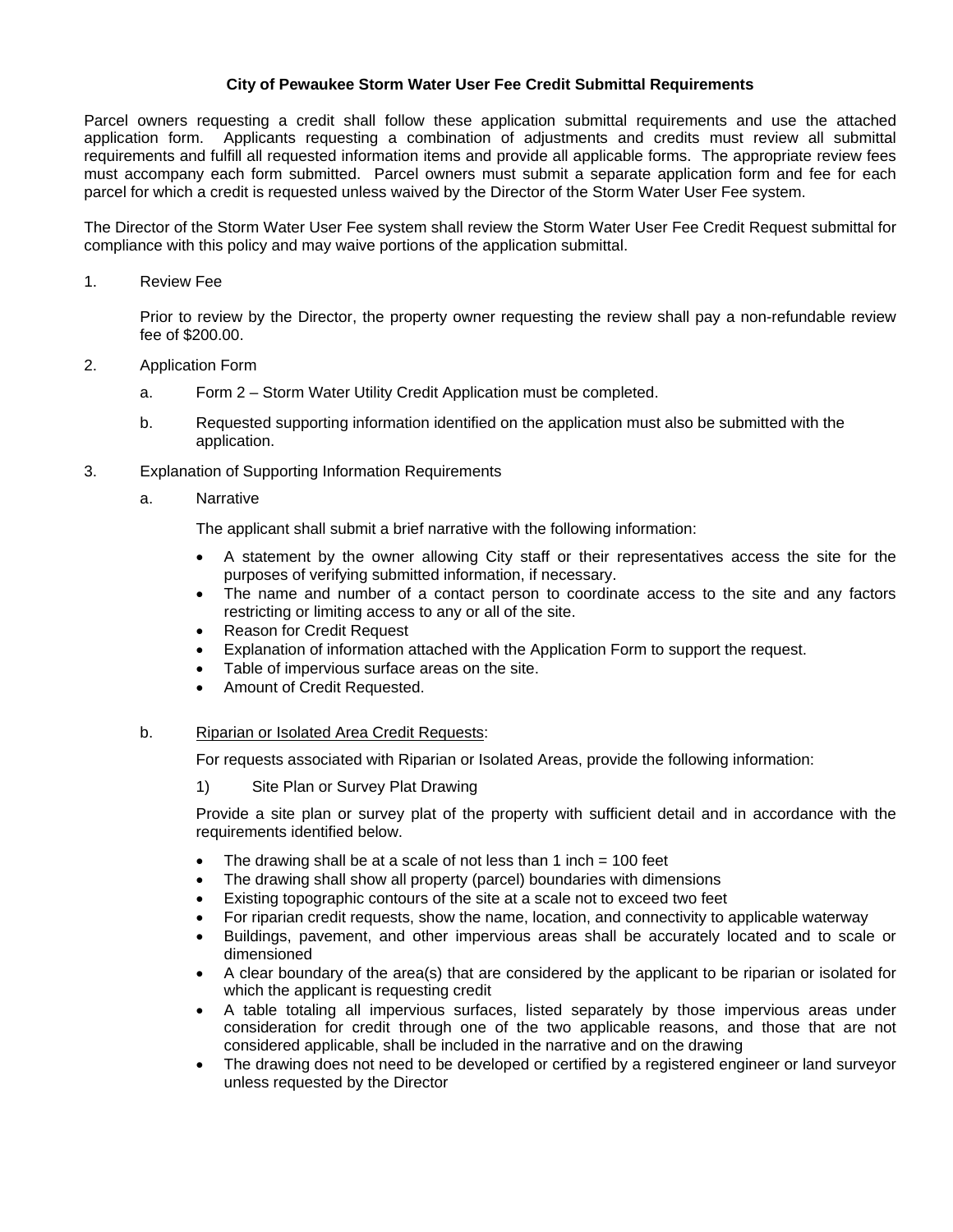#### Storm Water Quantity / Quality Credit Requests:

For credit requests associated with BMPs to manage storm water quantity and/or quality, provide the components of the Post-Construction Storm Water Management Plan in accordance with Section 19 of the City of Pewaukee Post-Construction Stormwater Management Ordinance which includes but is not limited to the following items and any additionally requested information noted below:

- 1) Site Plan or Survey Plat Drawing sufficient in detail and in accordance with the requirements of Section 19 including the following information:
- A clear boundary of the area(s) that are considered by the applicant to be served by or treated by a water quality device(s), water quantity control facility and/or best management practice(s) for which the applicant is requesting credit
- A table totaling all impervious surfaces, listed separately by those impervious areas under consideration for credit and those that are not considered applicable (not treated or managed), shall be included in the narrative and on the drawing
- The drawing needs to be developed or certified by a registered engineer or land surveyor unless released of this requirement by the Director.
- Treatment Device, Peak Flow Control and/or Best Management Practice Calculations
- Digital Computer Model Files
- Where applicable, runoff and routing calculations, stage/storage/discharge tables, water quality modeling, and other technical information supporting treatment claims must also be provided
- 2) As-built Plans
- As-built plans for treatment devices must also be submitted. Where as-built plans are not available for previously installed devices, adequate supporting survey to verify inlet and outlet structure details, stage/storage calculations, and other applicable information will be considered adequate.
- 3) Maintenance Agreement
- The applicant shall provide for review and approval by the Director, a maintenance agreement in accordance with Section 19 of the City of Pewaukee Post-Construction Stormwater Management Ordinance for any of the water quality device(s), flow control devices and/or best management practice(s) associated with the credit request.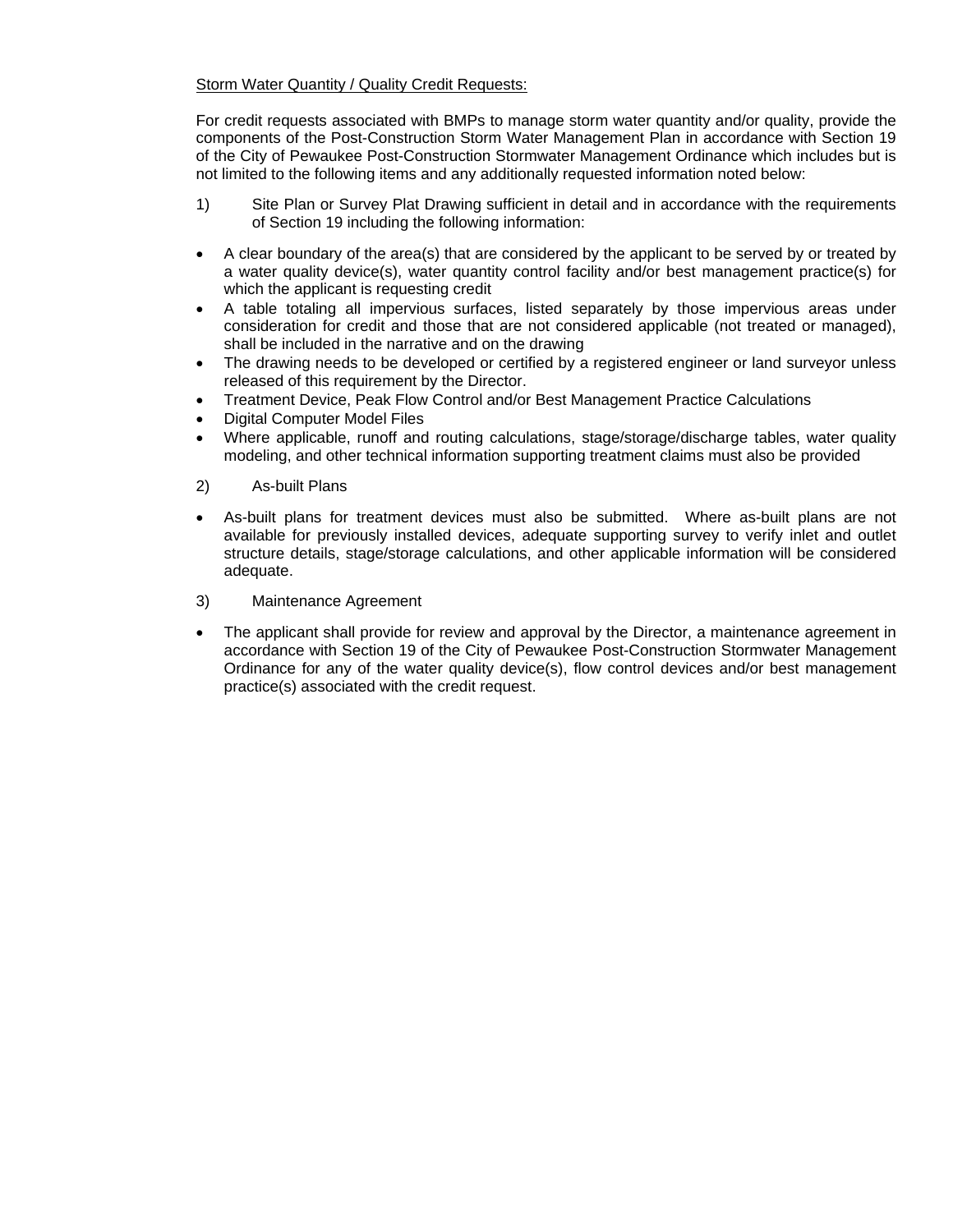## **Form 2 - Storm Water User Fee Credit Application** *(Submit with \$200 Application Fee and Supporting Information)* **Check Credit(s) Request:** 
□ Riparian □ Isolated Area □ Water Quality □ Water Quantity **Applicant Information** *(Financially Responsible Entity***)**: (Please print or type) Name: Address: **Address: Address: Address: Address: Address: Address: Address: Address: Address: Address: Address: Address: Address: Address: Address: Address: Address: Address: Address: Add** City: City: 2ip Code: 2ip Code: 2ip Code: 2ip Code: 2ip Code: 2ip Code: 2ip Code: 2ip Code: 2ip Code: 2ip Code: 2ip Code: 2ip Code: 2ip Code: 2ip Code: 2ip Code: 2ip Code: 2ip Code: 2ip Code: 2ip Code: 2ip Code: 2ip Code: **Contact Person:** Network: Telephone: ( ) - Network: ( ) - Telephone: ( ) - Network: ( ) - Network: ( ) - Network: ( ) - Network: ( ) - Network: ( ) - Network: ( ) - Network: ( ) - Network: ( ) - Network: ( ) - Network: ( Fax No.:  $(\_\_) \_\_$ **Property Owner Information** *(If Different from Above***):** Name: Address: City: City: City: City: City: City: City: City: 2ip Code: 2ip Code: 2ip Code: 2ip Code: 2ip Code: 2ip Code: 2ip Code: 2ip Code: 2ip Code: 2ip Code: 2ip Code: 2ip Code: 2ip Code: 2ip Code: 2ip Code: 2ip Code: 2ip Code: 2ip **Property Information:** Property Location/Address: Parcel Identification Number (PIN): Property Size (square feet): Receiving Water Name (if applicable/known): Impervious Area (square feet): Brief Description of Storm Water Facilities at Location (if applicable):

**CITY OF PEWAUKEE STORM WATER USER FEE CREDIT APPLICATION FORM** 

#### **Supporting Review Information:**

Please indicate the supporting review information that you are attaching to this application:

- $\Box$  Narrative  $\Box$  Site Plans or Survey Plat Drawing  $\Box$  As-built Plans  $\Box$  Maintenance Agreement
- $\Box$  Best Management Practice Calculations  $\Box$  Digital Computer Model Files  $\Box$  Storm Water Management Plan

#### **Certifications:**

The above information is true and correct to the best of my knowledge and belief. (This form must be signed by the financially responsible person if an individual, or if not an individual, by an officer, director, partner, or registered agent with authority to execute instruments for the financially responsible person). I agree to provide corrected information should there be any change in the information provided herein. I agree to provide access to the property for City staff or their representative to verify submitted information if necessary. (The City will contact your designated contact person to arrange access if necessary).

Type or print name Type or print name

Signature Date

 $\overline{a}$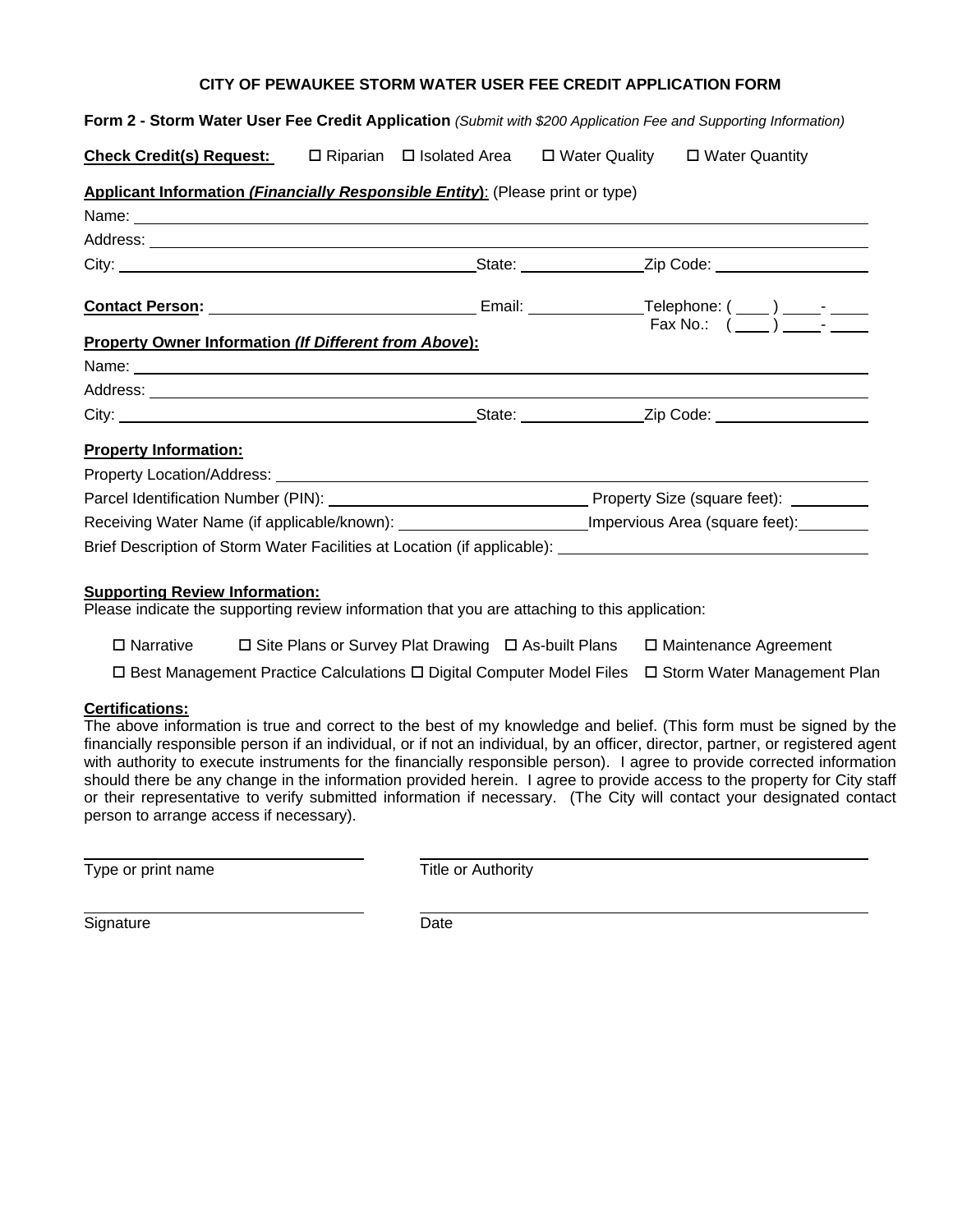### **Appendix C**

**City of Pewaukee Storm Water User Fee Rebate Submittal Requirements and Form**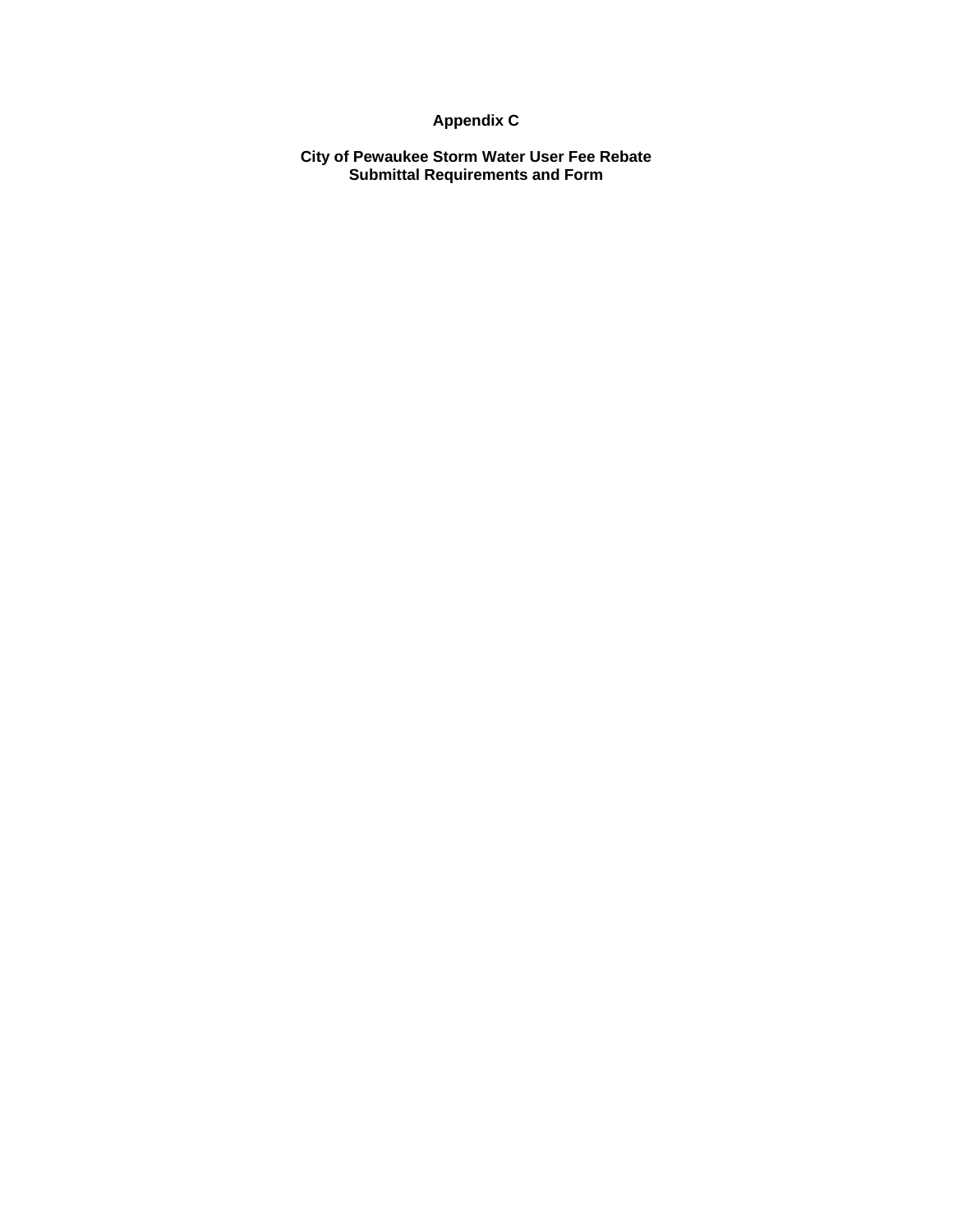#### **City of Pewaukee Storm Water User Fee Rebate Submittal Requirements**

Parcel owners requesting a rebate shall follow these application submittal requirements and use the attached application form. Applicants requesting a combination of adjustment, credits and/or rebates must review all submittal requirements and fulfill all requested information items and provide all applicable forms. The appropriate review fees must accompany each form submitted. Parcel owners must submit a separate application form and fee for each parcel for which a rebate is requested unless waived by the Director of the Storm Water User Fee system.

The Director of the Storm Water User Fee system shall review the Storm Water User Fee Rebate Request submittal for compliance with this policy and may waive portions of the application submittal.

- 1. Application Form
	- a. Form 3 Storm Water Utility Rebate Application must be completed.
	- b. Requested supporting information identified on the application must also be submitted with the application.
- 2. Explanation of Supporting Information Requirements
	- a. Narrative

The applicant shall submit a brief narrative with the following information:

- A statement by the owner allowing City staff or their representatives access the site for the purposes of verifying submitted information, if necessary.
- The name and number of a contact person to coordinate access to the site and any factors restricting or limiting access to any or all of the site.
- Reason for Rebate Request
- Explanation of information attached with the Application Form to support the request.
- Table of impervious surface areas on the site.
- Amount of Rebate Requested.
- b. Supporting information
	- Sketch of the size and location of the BMP and its drainage area, including a clear boundary of the area(s) that are considered by the applicant to be served by or treated by the BMP
	- Original receipts for all purchased material
	- Square footage of the rain garden or porous pavement, or volume of the rain barrel
	- Plant list (for rain gardens)
	- Type and thickness of materials used (for porous pavement)
	- Photograph of the installed rain barrel, rain garden or porous pavement
- c. Maintenance agreement

The applicant shall provide for review and approval by the Director, a maintenance agreement in accordance with Section 19 of the City of Pewaukee Post-Construction Stormwater Management Ordinance for any of the best management practice(s) associated with the rebate request.